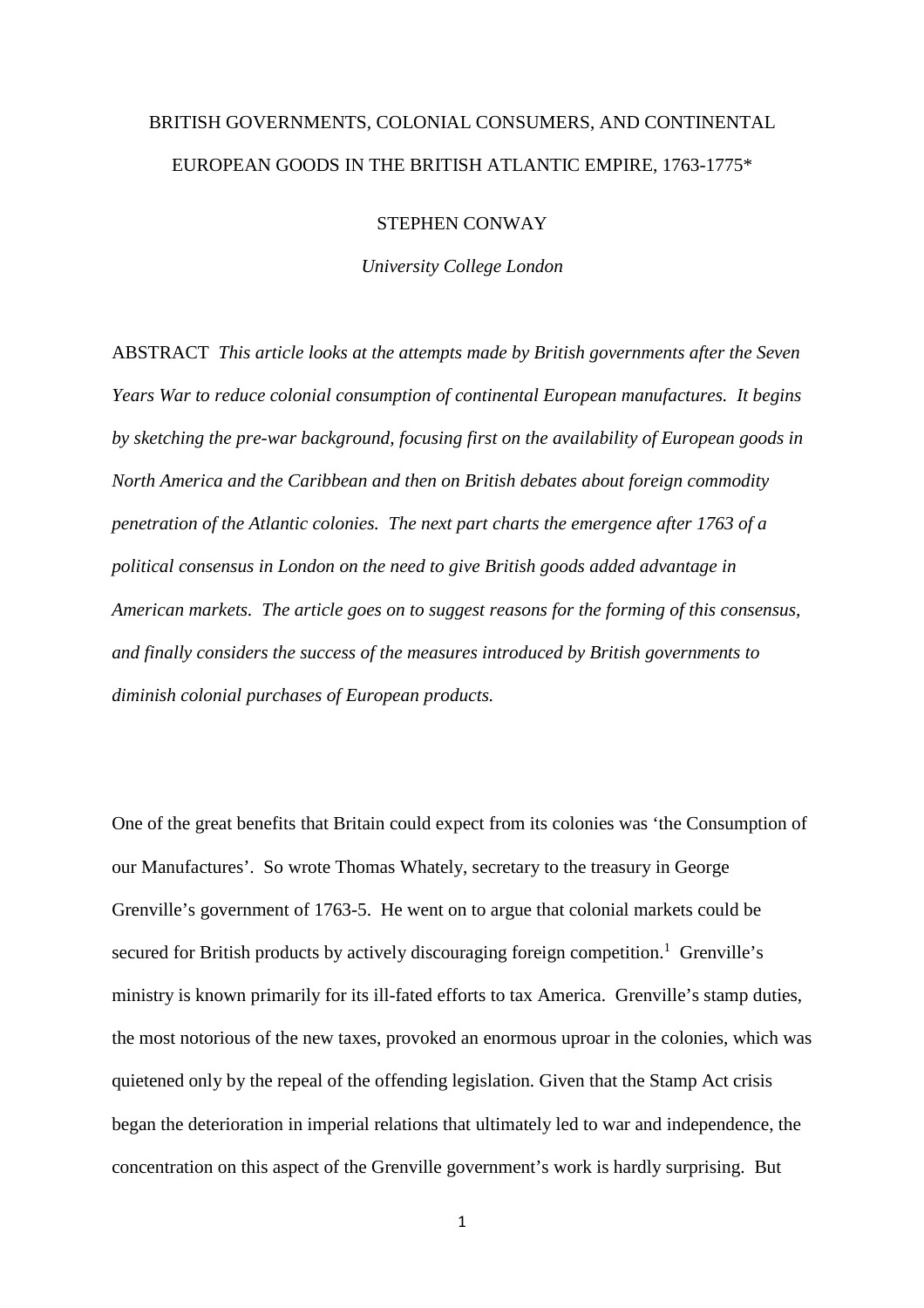here we focus on its less familiar attempts to reduce colonial purchases of continental European goods. This paper looks at the measures taken against foreign products, tries to explain why protecting colonial markets became a new political orthodoxy after the Seven Years War (1756-63), and assesses the impact of increased discrimination against continental European commodities. Other scholars have highlighted the greater importance that British politicians and public attached to empire from  $1763$ <sup>2</sup> Interesting work has also been done on post-war attempts to crack down on smuggling.<sup>3</sup> But no-one – to the best of my knowledge – has looked specifically at the efforts of Grenville and his successors to curb colonial consumption of European manufactures.

Why should historians care about such a seemingly arcane subject? An examination of the nature, origins, and success of imperial protectionism in the dozen years after 1763 tells us very little of importance about the coming of the American Revolution, the dominant episode of the period in many historical accounts. But it has relevance to a number of other scholarly concerns relating to eighteenth-century Britain and its empire. As historians become interested again in mercantilism, $4$  the current study reminds us that, despite signs of a loosening of the British system of trade regulation – such as the Free Ports Act of 1766 – in important ways the system became more not less restrictive in the years immediately preceding Adam Smith's famous criticisms in the *Wealth of Nations*. <sup>5</sup> By investigating the development of imperial protection we can gain some insights into processes of government decision making, and the role of lobbying, which historians have sought to illuminate in recent years.<sup>6</sup> Such an investigation gives us further cause to regard the Seven Years War, a conflict that has attracted much attention lately, as an important event in both British and imperial history.<sup>7</sup> This study also sheds light on the relationship between Britain's involvement with continental Europe and its imperial interests, a subject on which historians have differed much in the past decade.<sup>8</sup> And, finally, it suggests that the ready availability of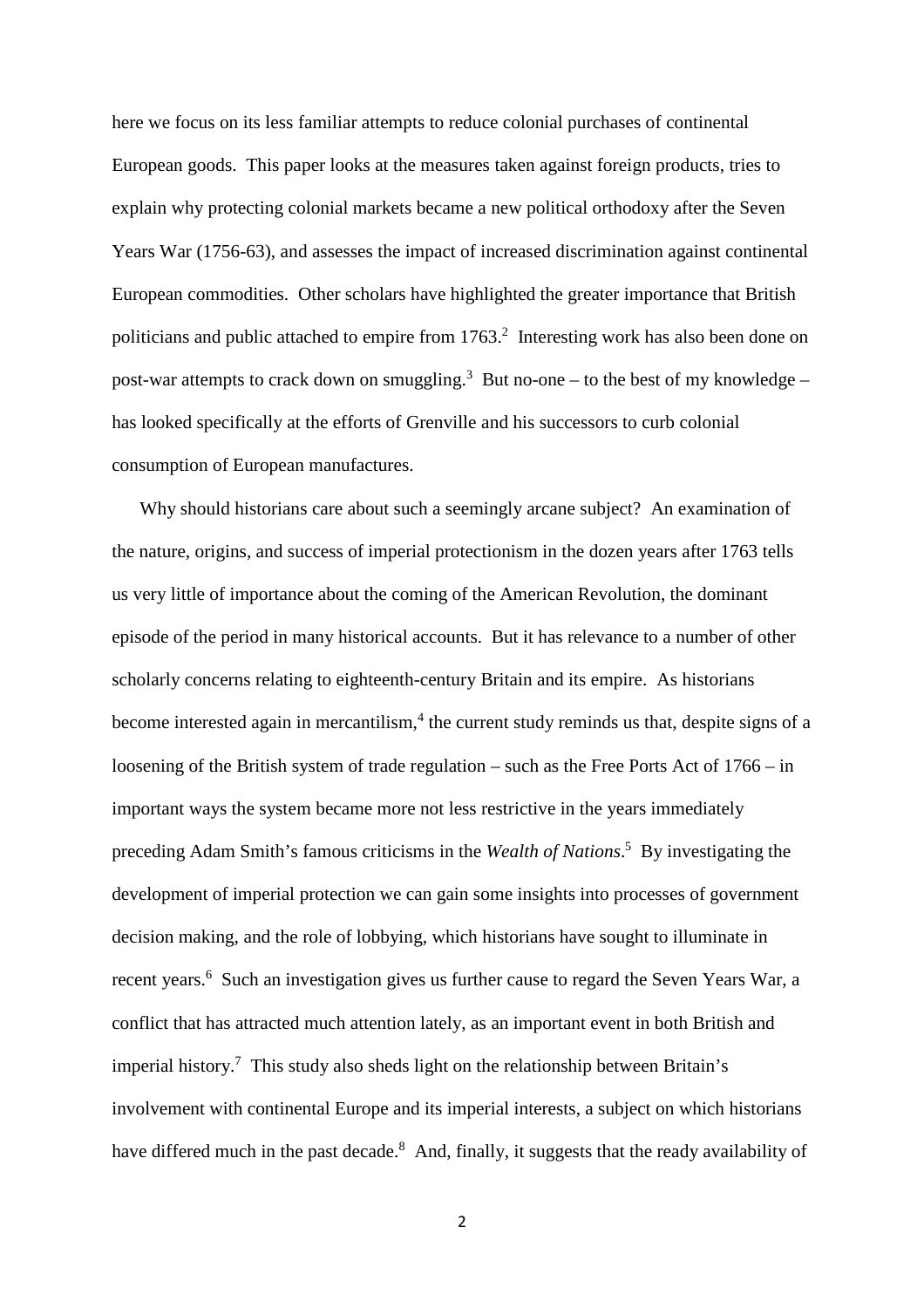continental European manufactures in America – even after the introduction of measures to reduce their consumption – qualifies the established picture of the colonies as cultural provinces of Britain.<sup>9</sup>

We begin by looking briefly at colonial consumption of continental European goods prior to 1763. This first section of the paper draws on a variety of testimony, official and unofficial, some of it dating back to the seventeen-forties, to paint a picture of the availability of such goods in North America and the West Indies. The second part examines the pre-Seven Years War debates in Britain about foreign products in colonial markets, and seeks to account for the triumph of the mercantile interests favouring easy access over those who wanted to see greater protection for British manufactures. With this background in place, we can move on to the main part of the paper. In the third section we consider the actions of the Grenville ministry and the emergence of a new political consensus on the need to limit continental European penetration of British colonial markets. The fourth section attempts to explain that consensus. We turn in the fifth section to an assessment of the success of the measures taken to reduce consumption of foreign European goods in North America and the British Caribbean.

The focus throughout is on manufactures and agricultural outputs created in Europe itself. Excluded from consideration are the imperial commodities of the European powers, such as Asian tea and textiles brought to Europe by the Dutch East India Company and then smuggled into British North America and the West Indies, and French Caribbean molasses (semi-refined sugar, used in rum making), which appear to have entered the British colonies in large volumes.<sup>10</sup> Grenville and his successors clearly viewed these products of other empires – or at least their molasses – as distinct from continental European manufactures. While British governments after the Seven Years War sought to use fiscal means to reduce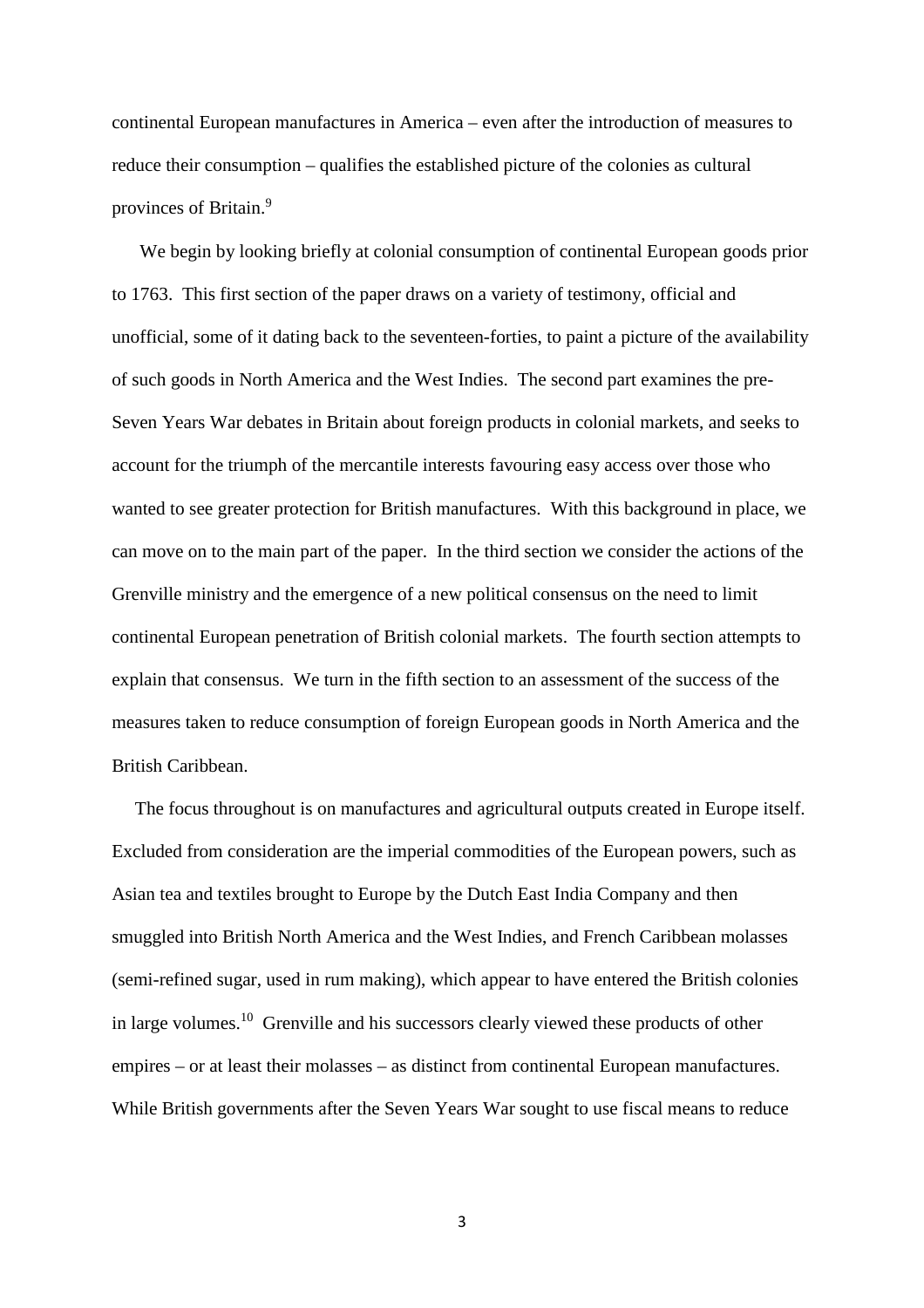colonial consumption of European manufactured goods, they did the opposite with foreign molasses, lowering duties to increase legal sales and therefore boost state revenues.

### -I-

The seventeenth-century Navigation Acts decreed that continental European products destined for English colonial markets should come first through an English port, where they would be charged customs duties. Analyses of the records compiled by the customs service suggest that re-exports comprised twenty-seven per cent of total English exports to America and West Africa in 1751-4. Included in the lists of goods destined for the Atlantic colonies are Mediterranean oils and fruits, Spanish, Portuguese, German, and French wines, and, most importantly, textiles from Italy, the Low Countries, France, Russia, and especially Germany. In the same period, linen re-exports to America were worth an average of about £301,000 a year.<sup>11</sup> But this figure includes at least some Irish linen exported via England; the portion that originated in continental European countries is unclear. A better impression of the scale of colonial importation of continental European linens can perhaps be found in a document in the papers of Horatio Walpole, surveyor and auditor-general of American revenues, which states that in 1753 some 6.8 million yards of foreign linens were re-exported from Britain, mainly to the colonies in North America and the West Indies.<sup>12</sup> To put this figure in perspective, two years earlier, Irish linen exports to British North America and the Caribbean islands added up to a rather less impressive 1.2 million yards; coincidentally, the same quantity as the annual average of Scotland's total linen exports in 1748-52.<sup>13</sup>

Official sources tell us nothing about illicit commerce, carried on outside the restrictions of the Navigation Acts. A letter in Walpole's papers refers to the considerable extent of direct trade between continental Europe and the British territories across the Atlantic,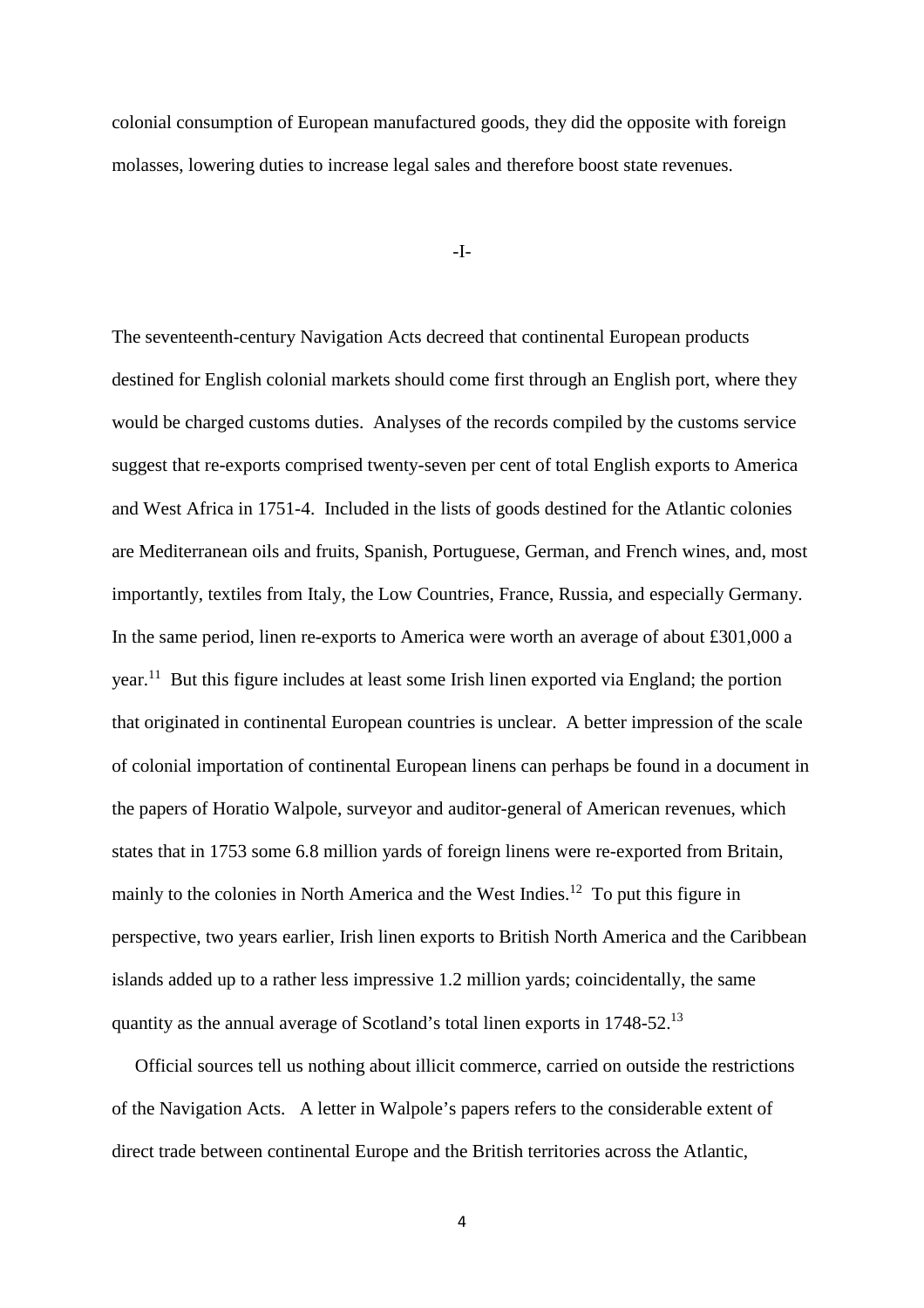particularly the unauthorized colonial import of goods from Europe; 'a practice' that the anonymous author describes as 'extremely pernicious'.<sup>14</sup> The invoice books of Brand and Schuyler, New York merchants, show that the company imported glassware, linens, and fruits directly from Hamburg in the seventeen-forties and early 'fifties. The same firm engaged in another illegal trade; the invoice books reveal regular shipments of continental European linens to New York from the Dutch Caribbean.<sup>15</sup> Illicit exchanges also took place between the foreign and British West Indies. The British islands, according to another source, relied on soap manufactured in Marseilles, which reached them via the French Caribbean colonies. Marseilles soap apparently won out on quality grounds over British soap, which melted in the heat and became 'totally unserviceable'.<sup>16</sup>

Reports on illicit trade, and fugitive details of some of its features, leave us no nearer any true sense of its scale. Smuggling, by its very nature, is not susceptible to quantification. Perhaps the best way to gain an impression of the extent of continental European penetration of colonial markets is not by trying to add together the figures for legal trade and estimates (or guesses) of the magnitude of clandestine commerce, but rather by focusing on sources that shed light on the goods actually purchased by or for the inhabitants of the British colonies in North America and the West Indies. Contemporary publications and newspaper adverts, as well as private diaries, letters, account-books, and inventories, provide us with glimpses of colonial consumption of continental European products. The picture is necessarily fragmentary; but at least it gives us a sense of the widespread availability of continental European commodities.

Affluent Americans and West Indians, rather than rely on locally produced rum, consumed copious quantities of Portuguese wine, given preferential access to British colonial markets in recognition of the long-standing Anglo-Portuguese alliance. Madeira dominated, but other Portuguese vintages reached the British Atlantic provinces.<sup>17</sup> Large quantities of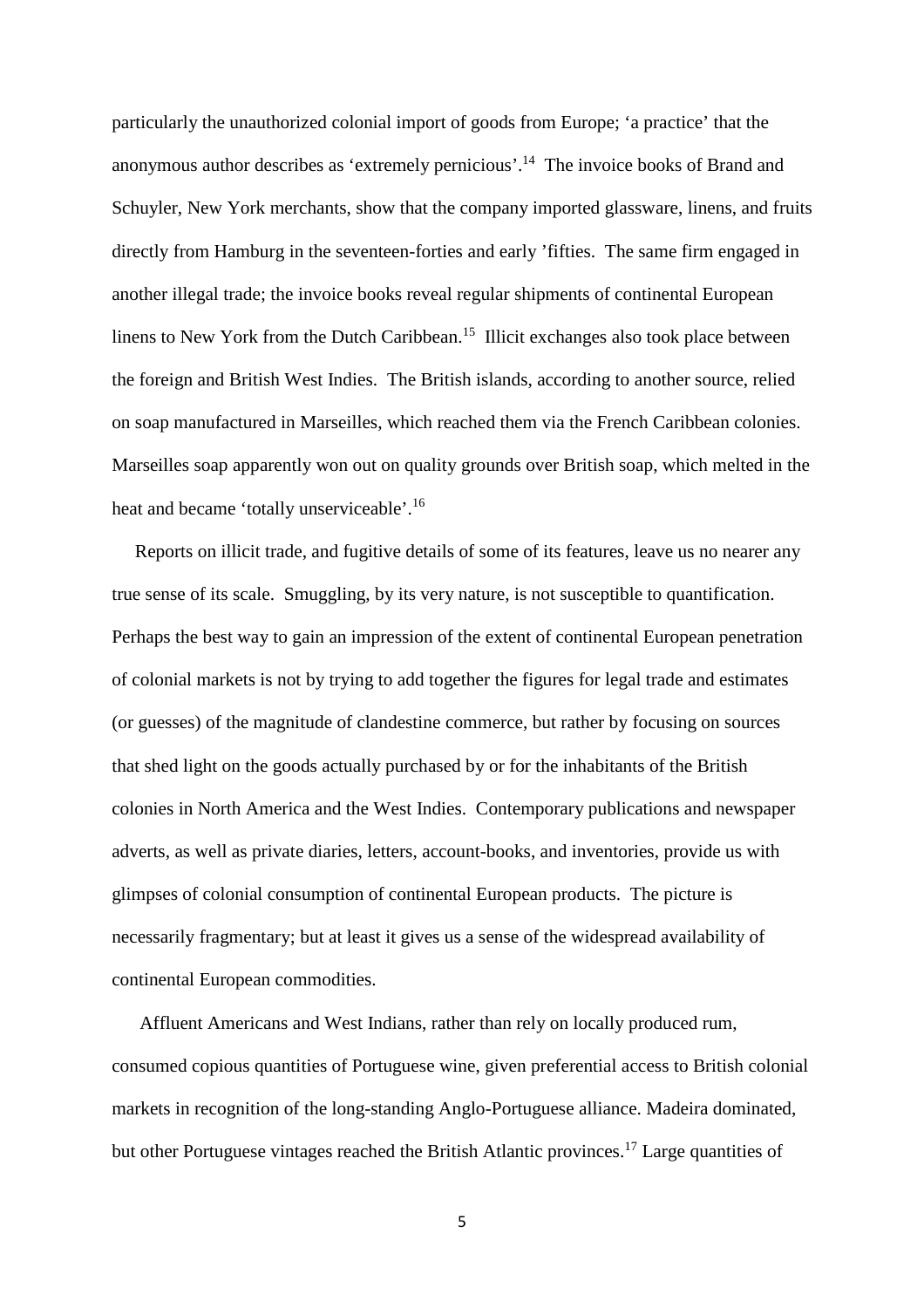'Lisbon wine' appear to have been consumed at Harvard College; the president's diary for one day in 1760 records his having eleven dozen bottles taken from the college cellars.<sup>18</sup> Wines from other European countries were also readily available. According to a German visitor to Philadelphia in 1750, German and Spanish wine was 'obtainable in all taverns'.<sup>19</sup> French wines, despite the high duties they bore, seem to have reached colonial consumers, too. As a South Carolina doctor noted in 1763, notwithstanding large-scale purchase of Madeira, 'few Gentlemen are without Claret, Port, Lisbon, and other Wines, of the *French*, *Spanish*, or *Portugal* Vintages'.<sup>20</sup> Robert Pringle, a Charleston merchant, illustrates the point: his journal for the mid-seventeen-forties records extensive drinking, selling, and gifting of claret.<sup>21</sup>

European textiles, as both the official trade statistics and scattered accounts of smuggled goods suggest, particularly attracted colonial consumers. A Philadelphia newspaper advertised the availability of 'German serges' in Samuel Neave's store in June 1741; mention of the same fabrics, and many others of continental European provenance, appear in newspapers published in other colonial towns around the same time.<sup>22</sup> Governor James Glen of South Carolina noted in 1749 the large numbers of 'Linnens of all kinds' purchased in his colony, many of them German, and also the 'considerable quantitys of the fine Laces of Flanders, the finest Dutch Linnens & French Cambricks'.<sup>23</sup> Between 1754 and 1757, according to adverts in the *New York Mercury*, German linens and 'Russia duck' (a coarse kind of linen) were available in Greg and Cunningham's New York City store.<sup>24</sup> A few years later, in 1759, an invoice of goods brought to Jamaica on board the *Milford* for use at Spring Plantation includes 'Flaxen Osnaburgs' and 'Patterbons' – which we can identify as two types of cloth, the first named after Osnabrück, the second, Padderborn, textile-producing towns in north west Germany.<sup>25</sup>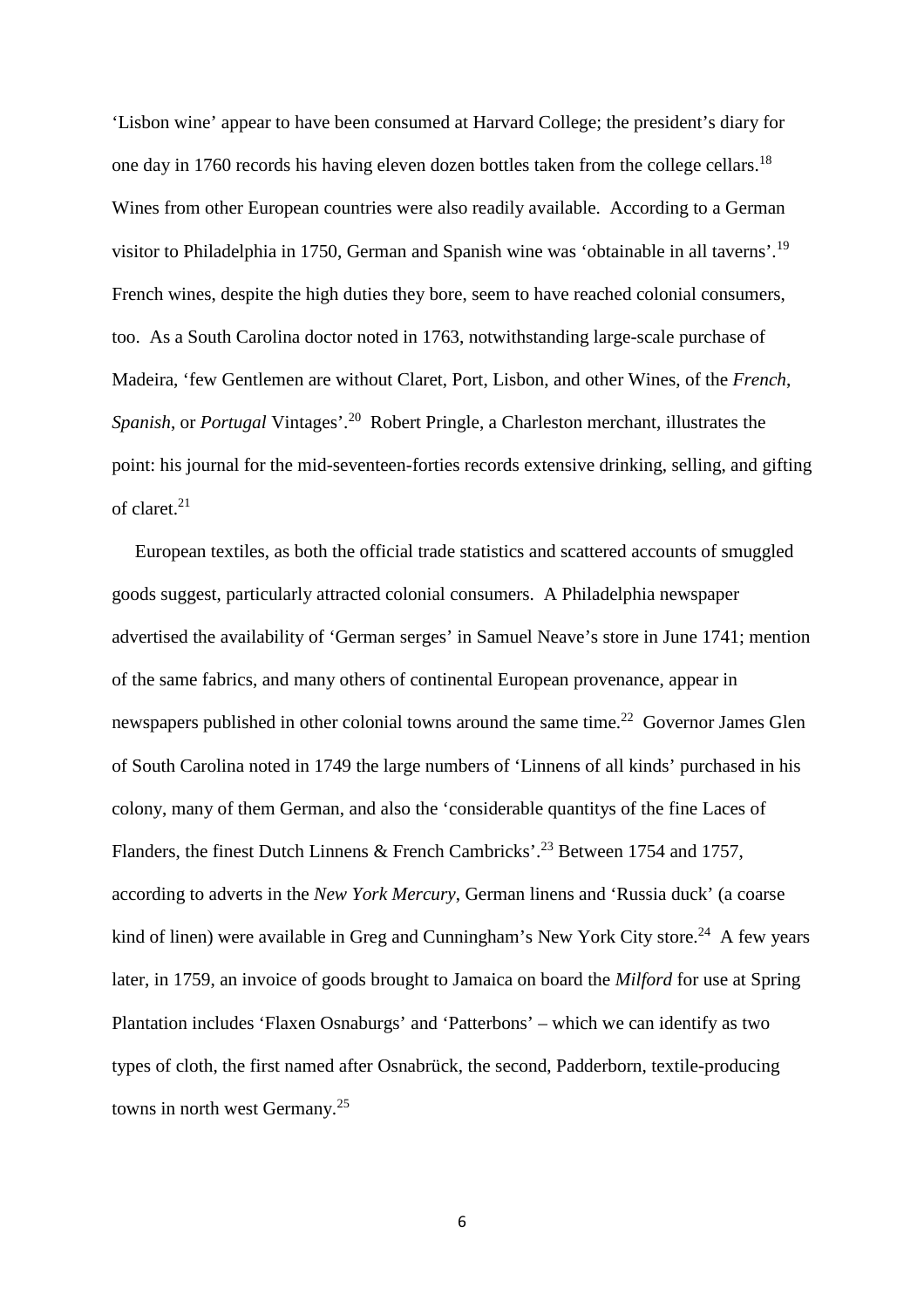Some of these items, admittedly, might not have been what they seemed. Textiles described as 'Osnaburgs' or 'Oznebrigs' were not always the German originals; Scottish, Irish, and English linen-makers produced their own imitations, which sold well across the Atlantic.<sup>26</sup> Other fabric names can similarly deceive. 'Hollands', for instance, were not always Dutch.<sup>27</sup> Even so, in 1744 the Westminster House of Commons learned from expert witnesses that German linens dominated the British Caribbean, where they were used to clothe the enslaved workforce on the plantations. Indeed, a recent study has highlighted the presence in London of large numbers of German merchants, who established themselves in the metropolis at least partly to facilitate access to British imperial markets.<sup>28</sup> The accountbooks of Case and Shuttleworth, merchants in Kingston, Jamaica, suggest that ten years after the House of Commons' investigation, 'Oznabriggs' – almost certainly German – were still competing strongly with Irish linen.<sup>29</sup>

#### -II-

Before 1763, mid-eighteenth-century British governments, despite the intentions of the Navigation Acts, appear to have been largely unconcerned by the availability of continental European products in the Atlantic colonies. Irritation might be expressed about the extent of smuggling, which denied revenue to the state, but little anxiety was voiced by ministers about the penetration of legally imported foreign goods. One could even argue that successive British governments aided and abetted continental European re-exports to the Atlantic colonies. British politicians admittedly had few qualms about increasing the import duties on foreign textiles entering Britain during wartime, when revenue was much needed; a five percent rise was introduced in 1748, at the end of the War of the Austrian Succession, and another five per cent in 1759, during the Seven Years War.<sup>30</sup> But German textile sales in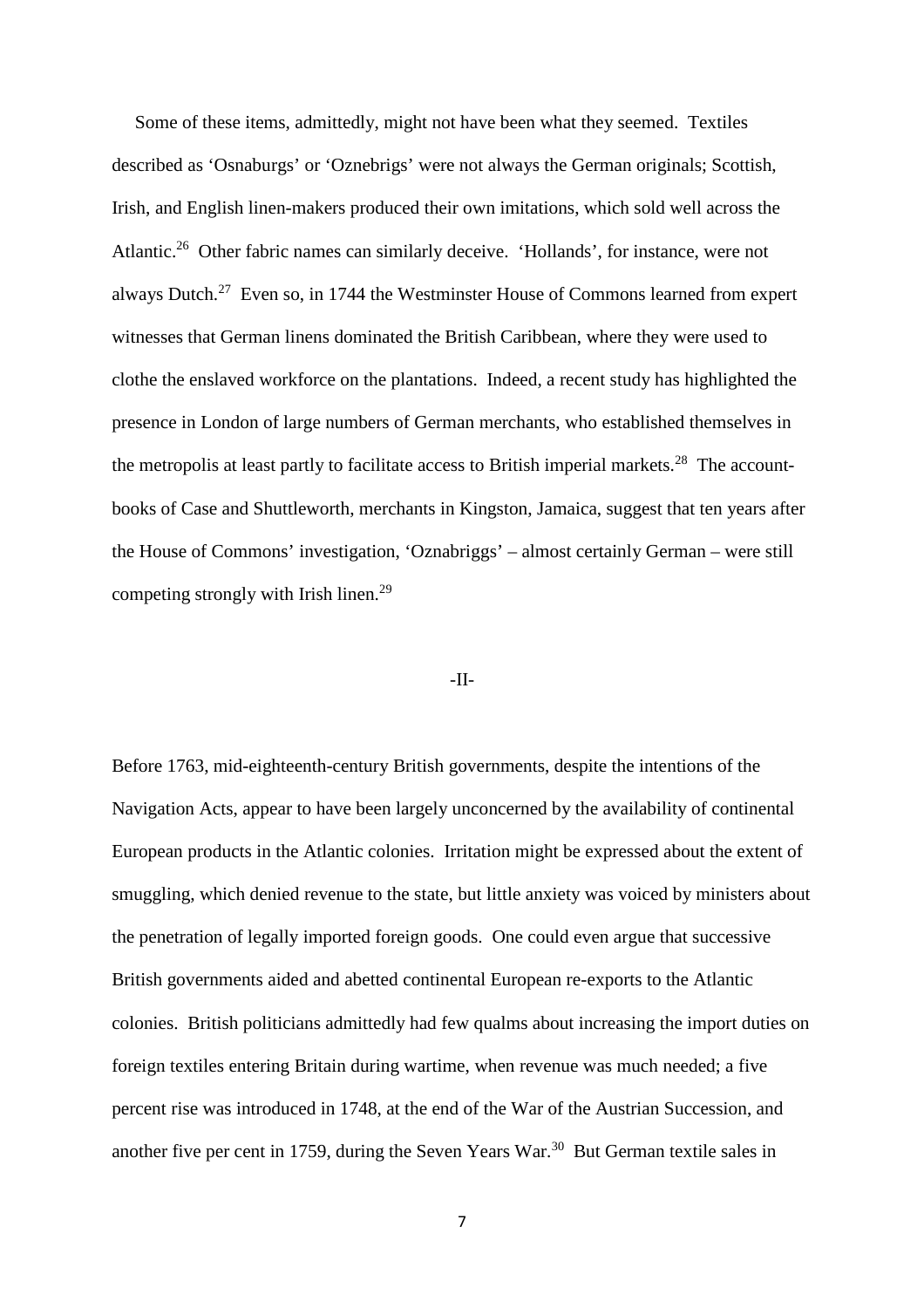North America and the West Indies benefited from the ability of the merchants who imported these goods (and other continental manufactures) into Britain and then re-exported them to America to claim a 'drawback', or refund, of part of the original import duty. As a result, colonial consumers could purchase German linens more cheaply than could their British counterparts.<sup>31</sup>

Unsurprisingly, British and Irish linen producers disliked the drawback and agitated for its removal. In the late-seventeen-thirties, they petitioned the Westminster Parliament, asking it to recognize that the drawback created a 'great Hindrance' to overseas and colonial 'consumption of our own Produce and Manufactures' and to take steps to help them.<sup>32</sup> Their dissatisfaction was reduced in 1743 when the House of Commons agreed to introduce bounties on certain types of British linen exports;<sup>33</sup> Irish linens that were deemed to be 'the property of some person resident' in Britain or the North American colonies benefited from the same subsidy.<sup>34</sup> After having received complaints from merchants and manufacturers that the help given had been of little use to producers of coarse cloth, parliament extended the bounties to other sorts of British linens in  $1746<sup>35</sup>$  But in 1753 the bounties lapsed, and in the period before they were reintroduced in 1756, British linen interests pressed hard for the termination of the drawback on foreign re-exports. Opponents of the drawback, as in the seventeen-thirties, argued that it effectively subsidized the competitors of British and Irish linen-makers, providing foreigners with privileged access to overseas and colonial markets.<sup>36</sup>

On the other side of the debate, the anonymous writer of a paper on 'Reasons against taking off the Drawbacks on the Exportation of Foreign Linnens' claimed that as the British linen industry was unable to satisfy even home demand, British linen producers had no reason to be fearful about continental European linen sales across the Atlantic.<sup>37</sup> The author of this piece might well have been Denys de Berdt, a prominent member of London's mercantile community, who had the ear of Westminster politicians, particularly, it appears,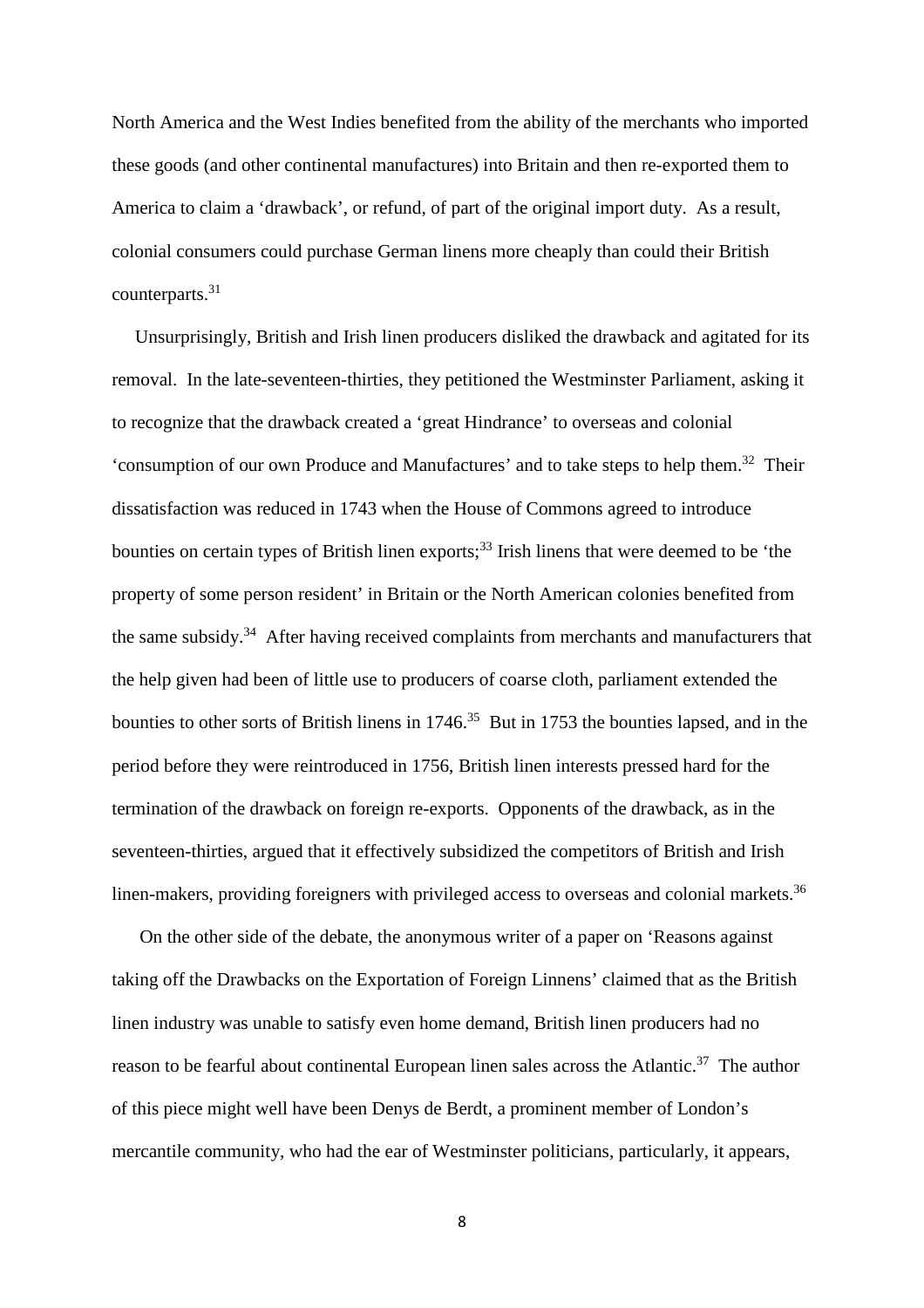Horatio Walpole, son of Sir Robert. We can see de Berdt as a representative of a particular lobby – those London merchants who traded with both the Continent and the colonies, taking English woollens to the first and returning with cargoes of foreign linens for the second. In two other documents, penned in 1755, and in Horatio Walpole's papers, de Berdt detailed the case that the drawback served British interests.<sup>38</sup> Were the drawback removed, he claimed, legitimate trade between the Continent and Britain's Atlantic empire would be so disadvantaged that foreign merchants would be incentivized to send their goods directly to the colonies, in contravention of the Navigation Acts; smuggling, in other words, would almost certainly increase. As a result of the reduction in legitimate trade, customs revenues derived from foreign linen imports into Britain would decline. Most importantly, in de Berdt's view, if foreigners sent fewer linens to Britain, then they would purchase fewer English woollen goods in return. He even speculated that they might start producing more woollens of their own, reducing still further English woollen exports to the Continent.

We know that questions relating to the linen trade divided MPs in this period, but unfortunately we know little of the substance of their disagreements.<sup>39</sup> De Berdt's point about a loss of revenue might well have influenced those who defended the status quo, but his arguments about the deleterious impact on the English woollen interest probably clinched the case for retaining the drawback. Woollen cloth had been England's primary export commodity for hundreds of years, and in the early seventeen-fifties many parliamentarians still responded instinctively to any threat to its overseas sales. English linen producers were less well supported. Linen-making was much more important in Scotland and Ireland, where it received state support; in the Irish case partly to compensate for Westminster's attempts to stop Irish woollens competing with English. But Scottish and Irish linen interests were usually outgunned at Westminster by the numerous friends of English woollen exports.<sup>40</sup> The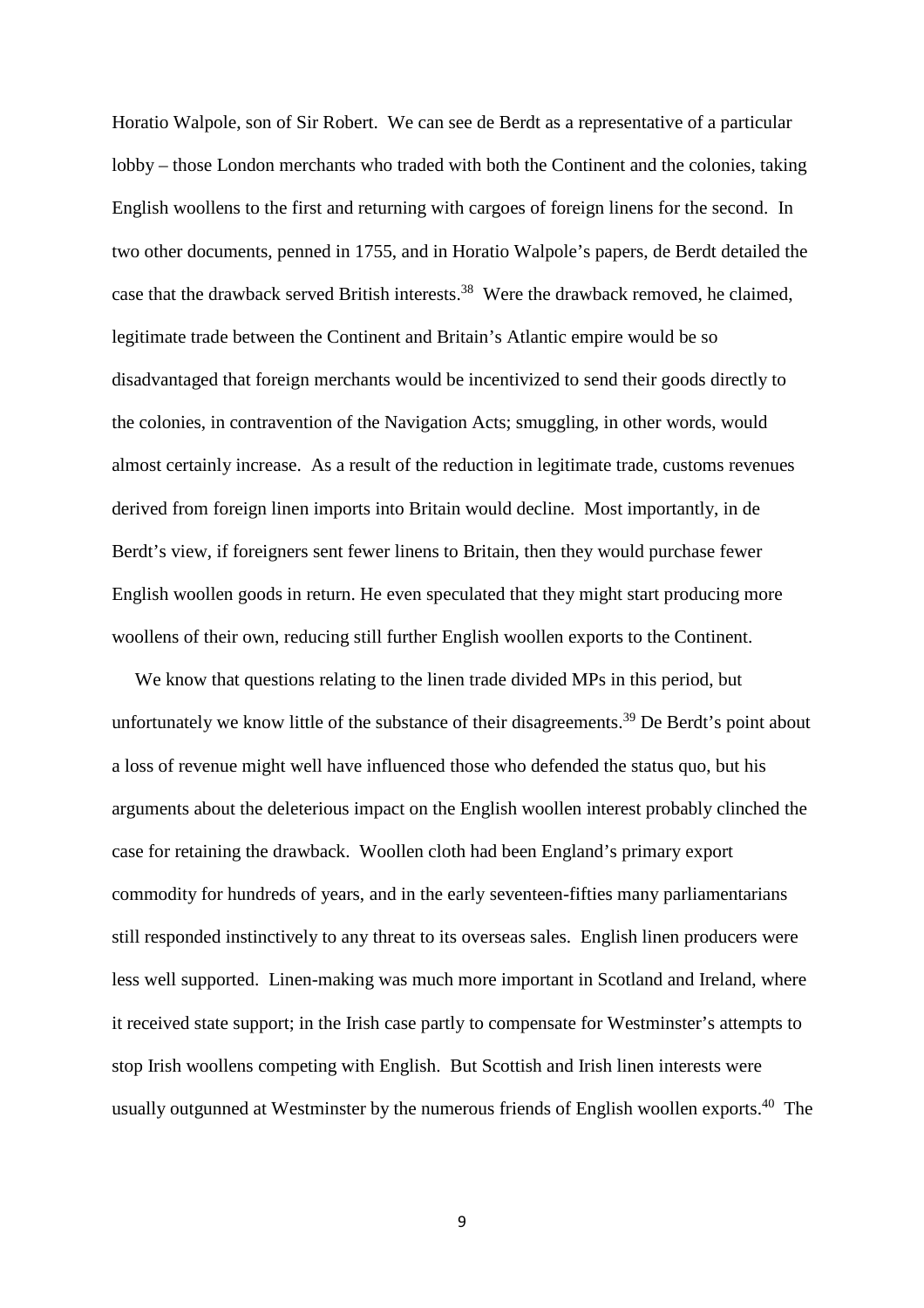disappointment of the linen producers subsided quickly, however, for in 1756, as we have seen, Parliament reinstated the bounties on the export of British linens.

## -III-

From 1763, George Grenville and his ministerial colleagues took a tougher line on continental European goods entering colonial markets. Thomas Whately, writing in a pamphlet published in 1765 to defend the government's record, argued that 'Colonies are only Settlements made in distant Parts of the World, for the Improvement of Trade; but if they were allowed to transfer the Benefits of their Commerce to any other Country than that from which they came, they would destroy the very Purposes of their Establishment'. It was vital, he maintained, 'To encourage the Consumption of our own Produce and Manufactures, in preference to those of other Countries'.<sup>41</sup> Whately does not appear to have been influenced by contemporary writings on political economy; despite his penchant for abstract and general statements, he wrote as a politician justifying Grenville's measures, not as a participant in a theoretical debate about colonial trade. His ready pen perhaps retrospectively conferred a greater coherence on government policy than it truly possessed – not an uncommon failing in ministerial apologists – even so, we can see, both from Whately's account and other evidence, that Grenville's administration tried to curb colonial consumption of foreign manufactures in two ways: first by clamping down on smuggling and secondly by legislative discrimination against legal re-exports from Britain to North America and the West Indies.

Whately's disapproval of breaches of what he believed should be an exclusive trading system pervades his writings. The aim of the seventeenth-century Navigation Acts, he argued, was to 'confine the *European* Commerce of the Colonies to the Mother Country'; when the colonists disregarded the Navigation Acts, their trade was 'diverted from its proper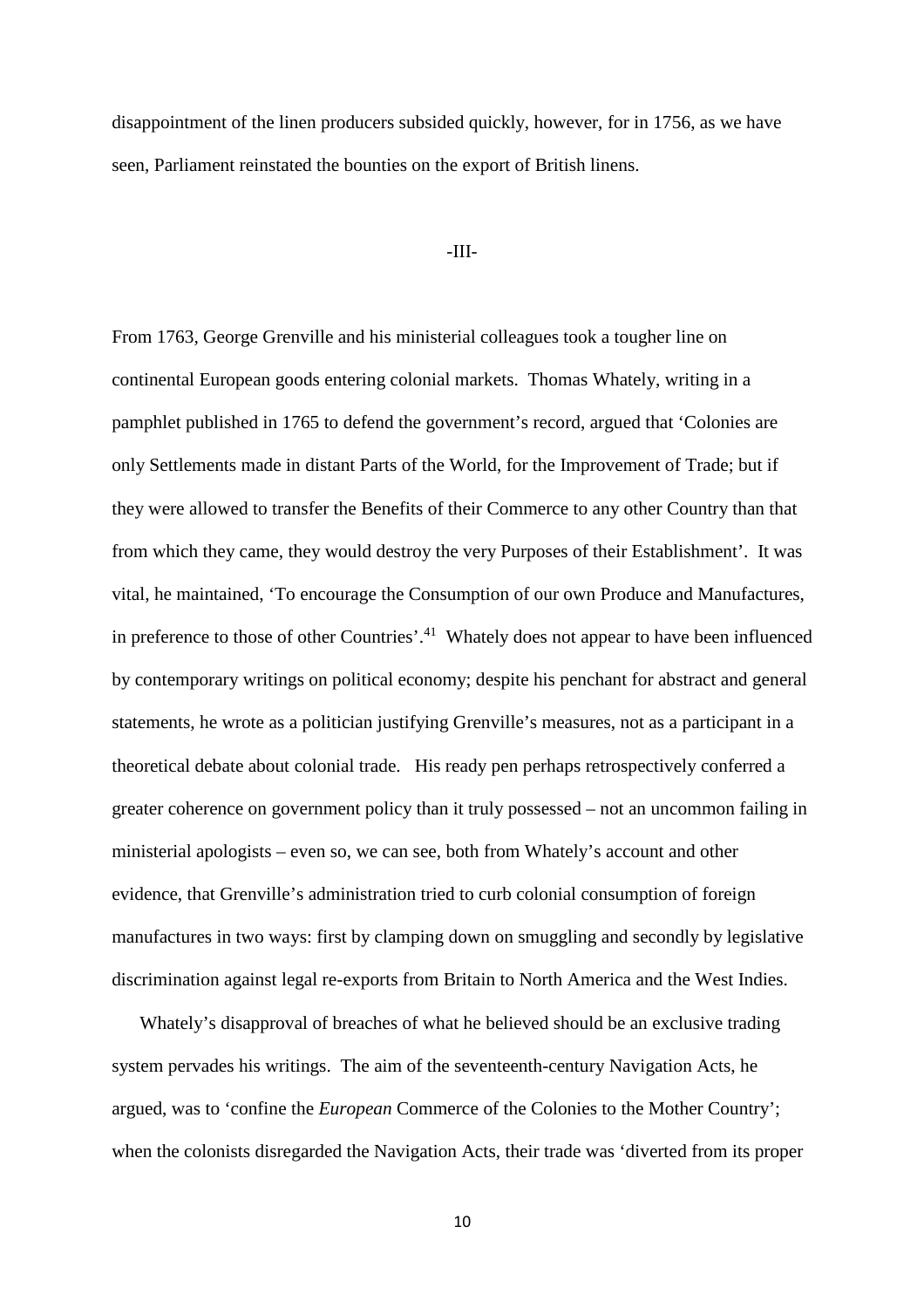Channel' and the American provinces became, as Whately memorably put it, 'no longer *British* Colonies, but Colonies of the Countries they trade to'.<sup>42</sup> He maintained that it was common practice for British ships to collect cargoes of foreign goods, which they pretended were destined for the colonies of that European country, but then to call at a British port, load a small quantity of British manufactures on board, and proceed to a British overseas territory, where the whole cargo – British and foreign – would be put ashore and passed off as British.<sup>43</sup> He was even more exercised by direct American and West Indian purchase of continental European goods, which were shipped to the British colonies in exchange for their own products. 'Large Quantities', Whately wrote, 'are annually sent … from the Ports of *Holland* and other Countries on the *German* Ocean', while more were 'smuggled in smaller Parcels from the Foreign, particularly from the *Dutch* Islands'.<sup>44</sup>

Grenville shared Whately's hostility to this illegal commerce. In October 1763, an order in council, based on a treasury report, called for the tightening up of customs enforcement in North America, the authors' urging 'suppression of the clandestine and prohibited trade with foreign nations'.<sup>45</sup> The shorthand diary kept by Nathaniel Ryder, a government supporting MP, records Grenville as announcing during the budget debate of 9 March 1764 that it was 'particularly desirable to prevent intercourse of America with foreign nations' and regretting that 'many colonies have such a trade'.<sup>46</sup> The testimony of James Harris, a lord of the treasury, indicates how seriously Grenville took the matter. On 7 April of the same year, Harris dined with Grenville, and noted his chief as saying 'in the ensuing Summer that he intended to get all the  $acc<sup>its</sup>$  he was able from Petersburg, Amsterdam, Rotterdam, France &c of the Smugling from those Places to our American Settlements, in order to Station our Ships of War, So as most effectively to prevent it.'<sup>47</sup>

Grenville's wide-ranging overhaul of duties and commercial regulations, brought together in the Revenue Act of 1764, was the second aspect of his attempt to tackle the problem of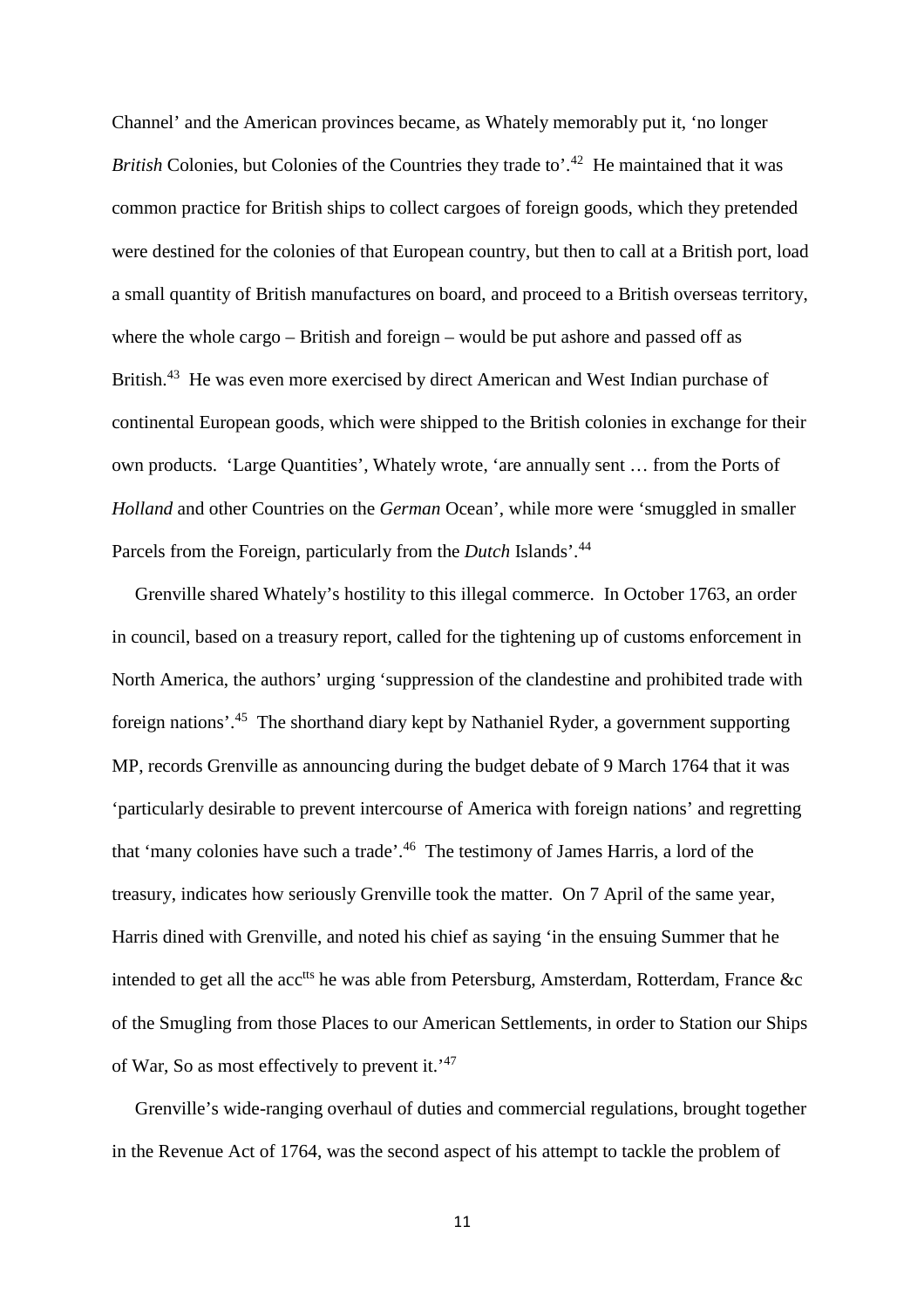continental European penetration of colonial markets. To most historians the important element of the act was the reduction in the duty on foreign molasses entering the North American colonies from the prohibitive six pence per gallon, set by the so-called Molasses Act of 1733, to a revenue-raising three pence per gallon. By comparison, Grenville's measures relating to continental European manufactures, especially textiles, though usually mentioned in most historical accounts, are given little notice.<sup>48</sup> Yet these measures marked a dramatic departure from the approach of earlier governments. The 1764 legislation included provisions to deal more effectively with clandestine trade: an elaborate system of documentation was introduced to combat fraudulent attempts to pass continental European manufactures off as British products; as a further deterrent, smugglers would be tried at a newly created vice-admiralty court, sitting without juries, at Halifax, Nova Scotia. But, more importantly, legal trade in foreign manufactures was also targeted: the Revenue Act withdrew the drawback on nearly all foreign re-exports to the British Atlantic colonies (drawbacks continued on re-exports to other areas of the globe, and on some Asian textiles going to America) and at the same time imposed new duties of three shillings per thirteen ells (just over sixteen yards) on certain types of foreign linen cloth re-exported to America.<sup>49</sup>

Grenville left only limited clues as to his logic. An undated document in James Harris's papers suggests that the government hoped to raise £50,000 in revenue from the new duties on foreign linens, which would contribute, like the more famous molasses duty, and duties on wines and Asian calicos going across the Atlantic, to covering the costs of the regular army based in North America after the Seven Years War.<sup>50</sup> We also know from a later parliamentary enquiry that the removal of the drawback on almost all re-exports to the colonies boosted government income; repayments on re-exports fell from £55,626 in 1763 to £38,303 in 1765.<sup>51</sup> In the context of the increased costs of imperial defence after 1763, and the enormity of the fiscal challenge facing post-war British governments, ministers no doubt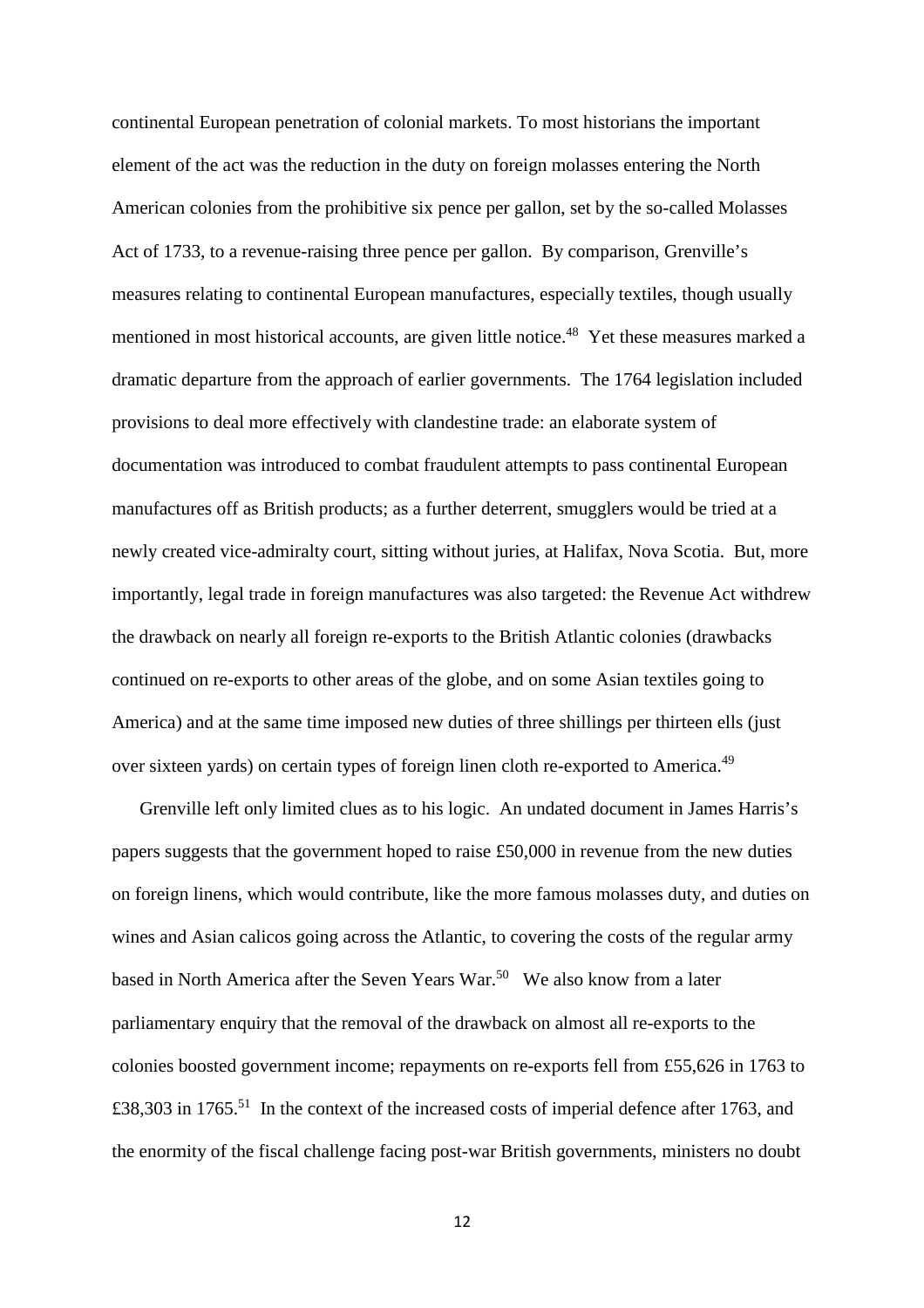welcomed any financial contributions, however modest.<sup>52</sup> But revenue-raising was not Grenville's only objective and – at least in the case of the drawback, which was removed only on products going to America – probably not even the main one. As Whately emphasized, the new duties made foreign textiles less competitive in colonial markets,<sup>53</sup> while the ending of the drawback on re-exports to the Atlantic colonies meant that continental European goods generally became more expensive to Americans: 'in many Articles', Whately wrote, 'this will give a Turn in favour of *British* Produce and Manufactures'.<sup>54</sup>

Did Grenville's approach reflect the influence of lobbying by interested parties? We know that his government was prepared, like earlier governments, to listen to individuals and groups representing trade or manufacturing; the 1764 Currency Act, controlling the issuing of paper money in the colonies, appears to have been a direct response to the pleas of British merchants fearful of depreciation.<sup>55</sup> But when Grenville was pursuing his own agenda, he showed a steely determination to secure what he wanted. He considered ending the drawback from the moment he took office, at a time when British linen producers were not vociferously pressing for greater protection.<sup>56</sup> He did, admittedly, propose ways to soften the blow for those merchants who objected;<sup>57</sup> but his concessions were on matters of detail, not fundamentals. Just as with his beloved stamp duties scheme, Grenville was willing to negotiate on the fine points of implementation, but not on the principle.<sup>58</sup>

Grenville's Revenue Act met with very little parliamentary opposition. We can attribute its easy ride at least partly to the distraction of the duke of Newcastle, one of the government's chief enemies, who showed more concern for the election of a new high steward for the University of Cambridge than for contesting the American duties.<sup>59</sup> The criticism voiced by opposition MPs seems to have concentrated on the issue of the rate that the government proposed to charge on foreign molasses. Several speakers in the budget debate argued for a lower level of two pence per gallon, on the grounds that it would produce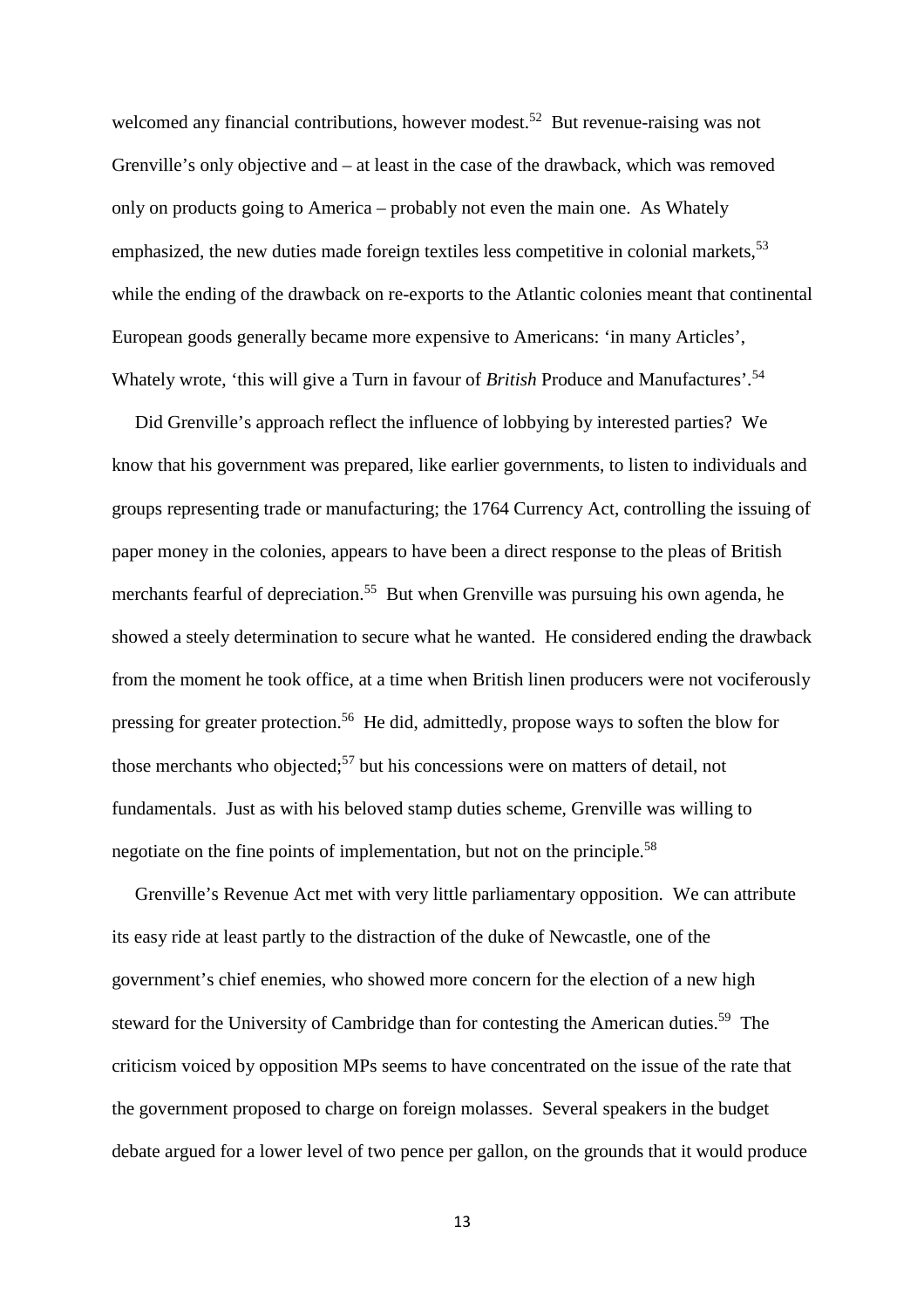more revenue, not less.<sup>60</sup> In a subsequent division on the matter, a fortnight after the original debate, some fifty-five MPs supported a two pence duty, only to be outvoted by the 147 who favoured Grenville's three pence.<sup>61</sup>

But the opposition showed no inclination to query Grenville's measures against foreign manufactures. William Baker, a supporter of the duke of Newcastle, effectively endorsed Grenville's approach; according to Ryder's account, Baker said that so far as foreign commodities were concerned, 'he thinks it proper to lay high duty'. John Huske, an American by birth and a merchant by occupation, and like Baker associated with the opposition, was equally sure that the removal of the drawback on foreign re-exports was a positive step; 'a bounty to our own manufactures', as he described it.<sup>62</sup> Defenders of the drawback were few in number, and by no means regular opponents of the government. Richard Glover, perhaps Grenville's most persistent parliamentary critic on this issue, usually supported the ministry. His opposition appears to have been based on his fears that Grenville's proposal would inadvertently increase smuggling and encourage the colonists to produce more of their own linens,  $63$  but may have originated in his interests as a 'Hamburgh' Merchant'.<sup>64</sup>

The next government, led by the marquis of Rockingham, and including the duke of Newcastle's supporters, set about reversing many of Grenville's initiatives.<sup>65</sup> The most wellknown of the new administration's over-turnings was the repeal of Grenville's American Stamp Act of 1765, a piece of political drama that captured the attention of many contemporaries – on both sides of the Atlantic – and has continued to dazzle modern historians of the period.<sup>66</sup> By comparison, the Rockingham government's attack on the 1764 Revenue Act has attracted much less notice. William Dowdeswell, Rockingham's chancellor of the exchequer, produced his own wide-ranging commercial overhaul, which included a reduction in the levy on molasses imported into North America to just a penny per gallon,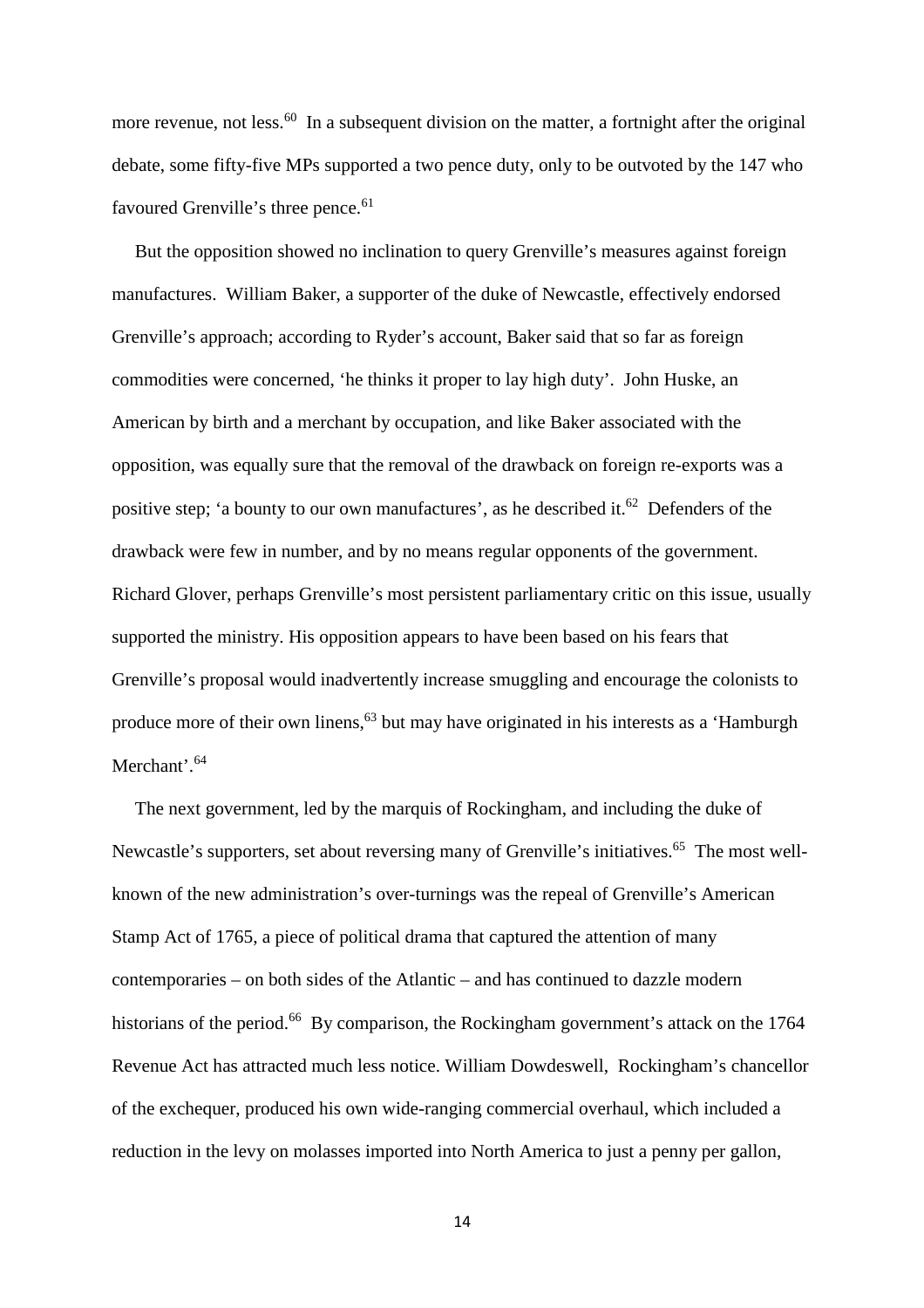chargeable on both British and foreign Caribbean molasses. Dowdeswell later explained that, so far as the molasses duty was concerned, his aim was to increase revenue; $67$  but Grenville predictably complained that, in response to lobbying, the new ministry was 'taking off Tax after Tax'.<sup>68</sup> Even John Yorke, a lord of trade in Rockingham's government, noted with more than a hint of disapproval in May 1766 that his colleagues were 'oversetting every American idea that ever was establish'd'.<sup>69</sup> Edmund Burke, Rockingham's secretary, responded to such criticism with some delight: 'We are, it is true, demolishing the whole Grenvillian Fabrick.'<sup>70</sup>

In one crucial respect, however, Grenville's regulatory edifice was left intact. Dowdeswell's Revenue or Plantation Duties Act of 1766 did not overturn the previous government's attempts to reduce colonial consumption of continental European products. The drawback on re-exports to the colonies was not restored, and though Dowdeswell hinted that he would like to move 'to a duty ad valorem',  $^{71}$  in the end he offered this concession only on Asian fabrics; the 1766 Act repealed Grenville's duties on European linens only to replace them with identical flat-rate charges. Whately, as inclined as Grenville to criticise the Rockinghamites at every opportunity, fretted in May 1766 that the new administration's Free Ports Bill, designed to permit most foreign Caribbean produce into the British Empire at very low rates of duty, or none at all, would allow French manufactured goods to enter the British colonies in disguise. 'I do not see why the French may not set up two or three looms for cotton stuffs, and in like manner establish other fictitious manufactures in their islands', he wrote, 'and under that colour supply our colonies with whatever they please'.<sup>72</sup> But even the partisan Whately conceded that if this were to happen it would be an inadvertent consequence of the legislation, not a deliberate policy.

No evidence points to the Rockingham government's being any more willing than its predecessor to condone continental European manufactures competing with British goods in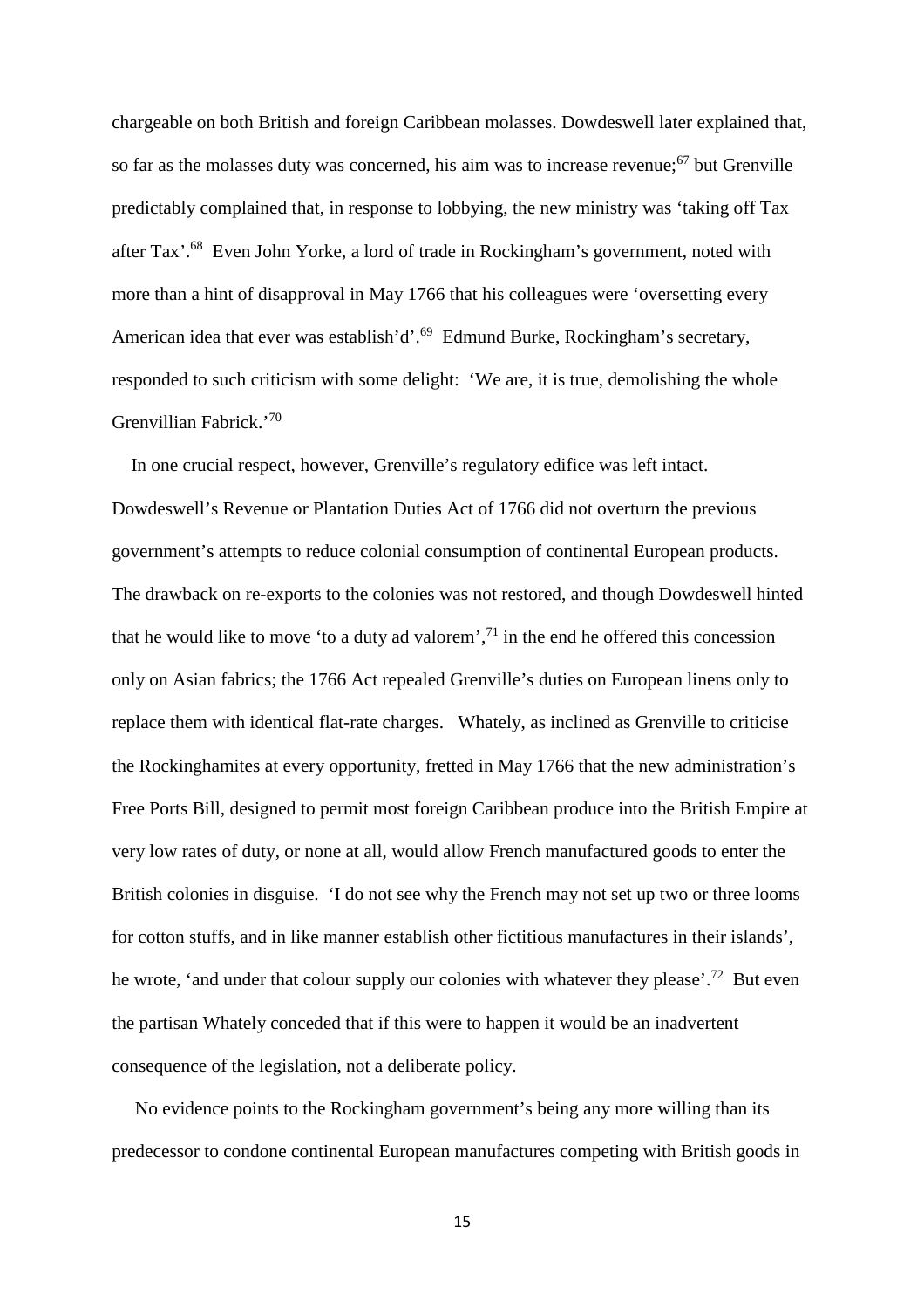colonial markets. On the contrary, some of Rockingham's supporters argued as strongly as Whately and Grenville for the necessity of excluding foreign commodities from the British colonies. One unnamed government member (or advisor) pressed for the intensification of Grenville's tough line on smuggling: 'as to the French, Dutch & Danes', he is reported to have said, 'He would make the Laws stricter against their Importing or Exporting any Goods to & from our Colonies (if stricter Laws could be framed) for they are the great smuglers of European Goods into our Colonies'.<sup>73</sup> Even the aged Newcastle, who first came to prominence in the days of Sir Robert Walpole, when commercial regulations were enforced with much less vigour, agreed with John Roberts, a lord of trade, that 'Certainly Some Care must be taken, To prevent The Introduction of Manufactures, &c, which are now furnished from the Mother Country'.<sup>74</sup> The 1766 Free Ports Act, notwithstanding Whately's anxiety, specifically stipulated that no non-British manufactures were to be admitted to the free ports established on Dominica and Jamaica.<sup>75</sup>

The Rockingham administration's attitude was perhaps most clearly demonstrated in a clause of the 1766 Plantation Duties Act that forbade *any* American goods from being shipped directly to continental European ports north of Cape Finisterre. The Navigation Acts prohibited the direct export of specifically identified items from the colonies to mainland Europe, but imposed no blanket ban on the direct export of all American commodities. The Rockingham government's aim in introducing this general prohibition, as the wording of the 1766 Act itself unambiguously states, was to stop American vessels making the journey home with cargoes of European manufactures collected at such places as Hamburg or Amsterdam. Charles Garth, a British MP and London agent for the South Carolina assembly, reported in September 1766 that the treasury had insisted on the insertion of the clause as a result of information given to the ministry by London merchants who knew of 'unwarrantable practices' by which continental European goods were clandestinely exported directly to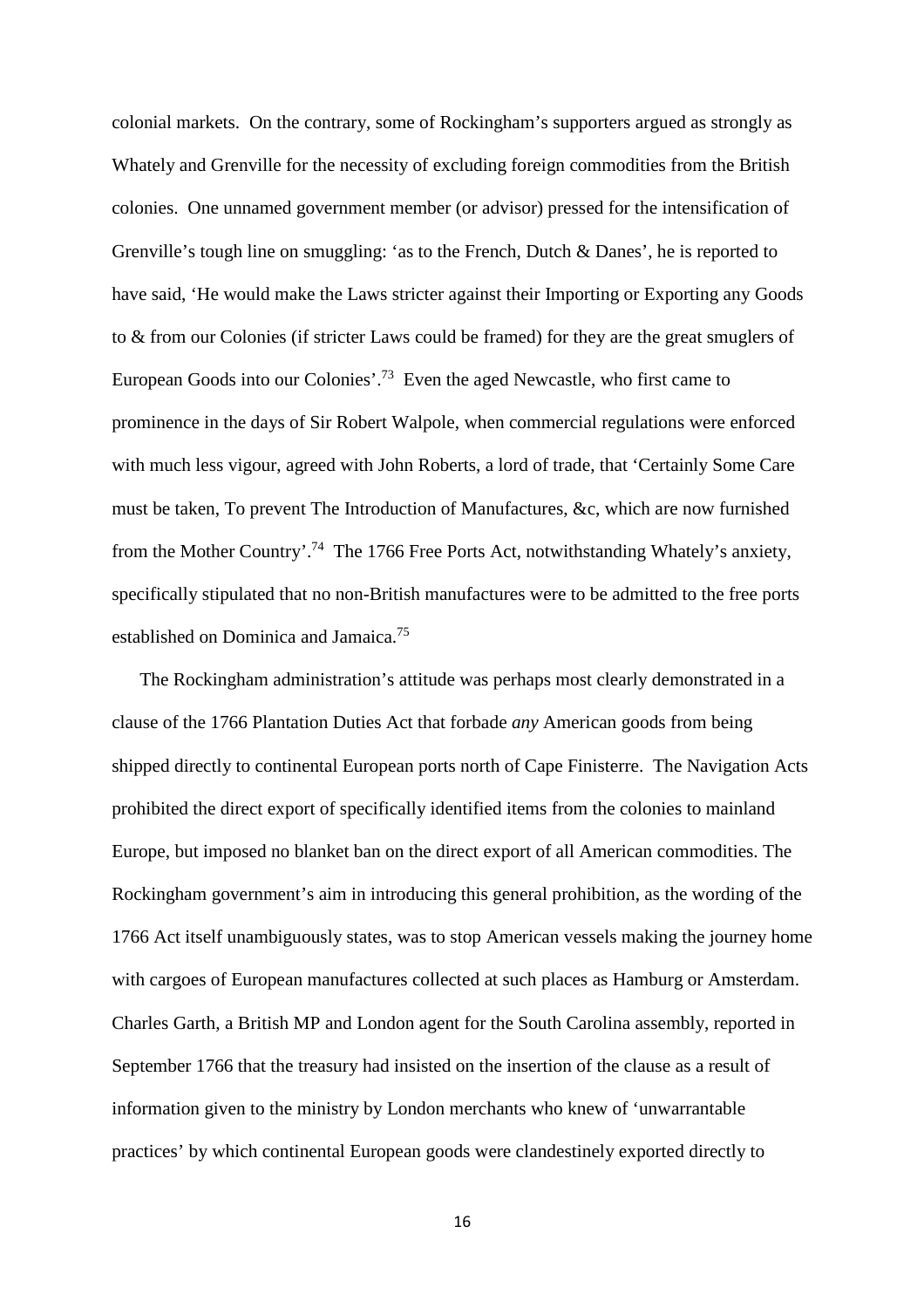North America. This news must have come as a blow to Garth's South Carolinian colleagues, who for some time had been pressing for permission to export rice directly to northern Europe (Sir Robert Walpole's ministry had granted the same dispensation for southern Europe as long ago as  $1731$ .<sup>76</sup>

By the time that Garth wrote to the South Carolina assembly, yet another new government was in office. At the beginning of August 1766, Rockingham was replaced by the duke of Grafton, the nominal head of a ministry formed under the influence of William Pitt, who now became the earl of Chatham. The new government contained many ministers who had served under Rockingham, including Charles Townshend, who became chancellor of the exchequer. Townshend told Garth that he wanted to give the 1766 Plantation Duties Act a fair trial before considering any changes.<sup>77</sup> At first, Townshend looked as though he might be more willing than any of his recent predecessors to admit foreign products into the colonies. He announced a new duty to be charged on selected imports into America, to pay for the salaries of colonial governors and judges, in order to free them from financial reliance on their local legislatures. His principal aim, as he explained to Grafton, was a wholesale reform of colonial government, which would secure 'independent Salaries for the civil officers in North America', making them more responsive to instructions from London and less inclined to bow to local pressure.<sup>78</sup> In May 1767, Townshend envisaged continental European fruits, oils, and wine as suitable objects for the new duty. But he was simply concerned with revenue; he had no wish to reduce sales of these foreign products in the colonies. As a result, to compensate for the extra costs imposed by the new duty, which might reduce consumption, he proposed to allow the fruit, oil, and wine to be shipped directly from Spain and Portugal, rather than through a British port, as the Navigation Acts required.<sup>79</sup> But he abandoned his plans when he faced opposition to direct export to the colonies, and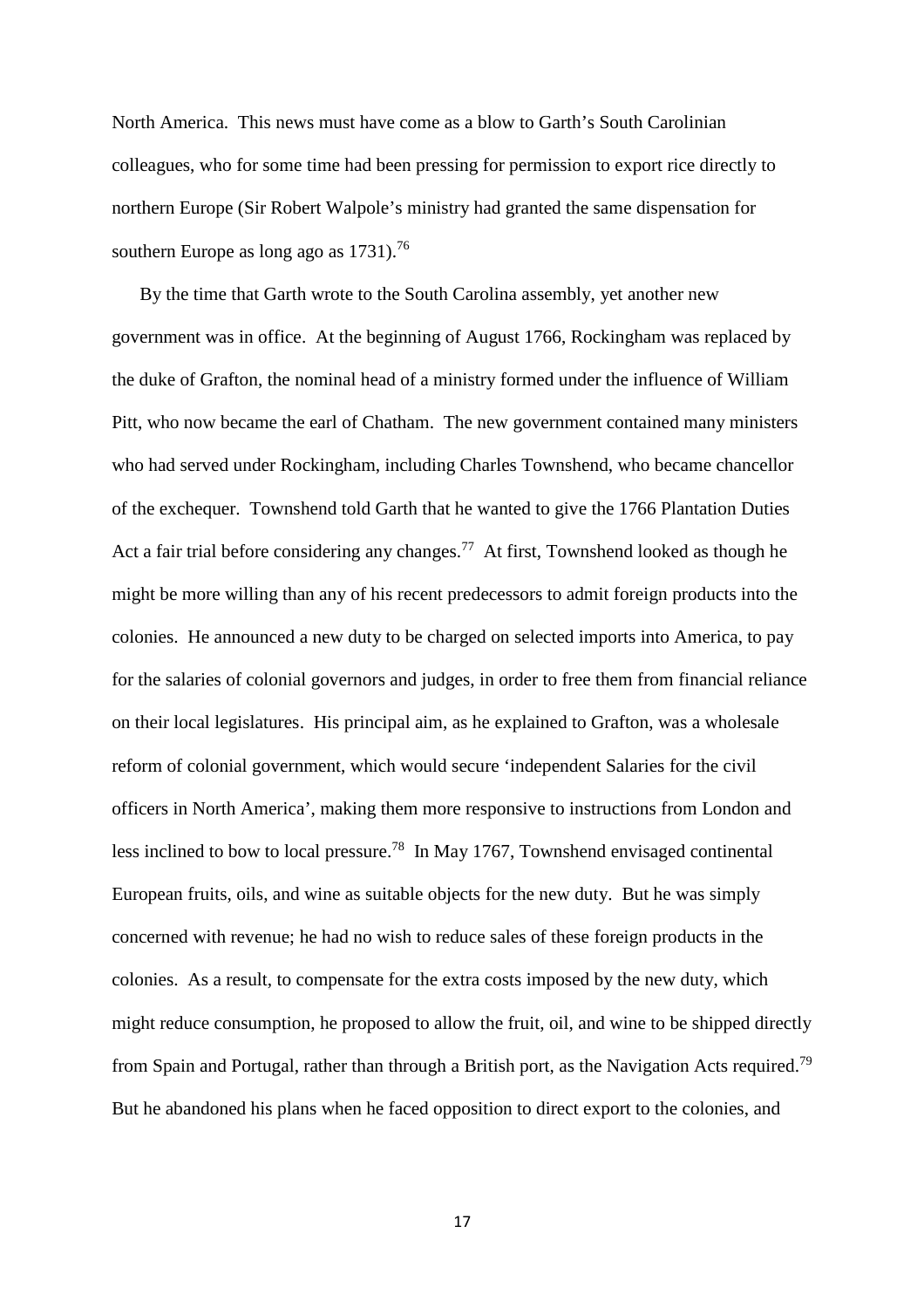decided instead to lay his duties on tea and a small set of non-essential manufactured goods – glass, lead, artists' colours, and paper – of both British and foreign manufacture. $80$ 

Even if he had persisted with the original proposal, Townshend's liberality was distinctly limited. He was prepared to make it easier for certain continental European goods to enter the British colonies, but only those that offered no competition to British manufactures; at no stage does he seem to have contemplated any change in the duty chargeable on German and other continental textiles imported into British America. The Grafton government also carried on Grenville's work in trying to eliminate, or greatly reduce, smuggling. In December 1766, the earl of Shelburne, secretary of state in the new administration, ordered General Thomas Gage, the commander-in-chief of the army in North America, to 'spare no pains to be well informed of the several Species of Smuggling in the different Provinces, the different Countries with which the illicit Trade is carried on; the Arts and Practices used to evade the Laws, and the most effectual Method of detecting and putting a Stop to them.<sup>81</sup> In late June 1767, just days after Townshend's duties had received royal assent, the government secured legislation creating a board of American customs commissioners; the intention was further to improve the efficiency of the customs service in North America. The following year, an order in council created more vice-admiralty courts to speed up the prosecution of violations of the trade laws.<sup>82</sup>

Lord North, chancellor of the exchequer after Townshend died, and prime minister from the beginning of 1770, seems to have shared the view of Grenville and Dowdeswell that the colonies should be markets to which British goods had favoured access. While he repealed Townshend's duties (apart from the one on tea), he maintained the fiscal discrimination against foreign linens introduced in 1764 and confirmed in 1766. Indeed, while North was first minister, the discrimination increased; in 1771 the subsidy on the export of certain types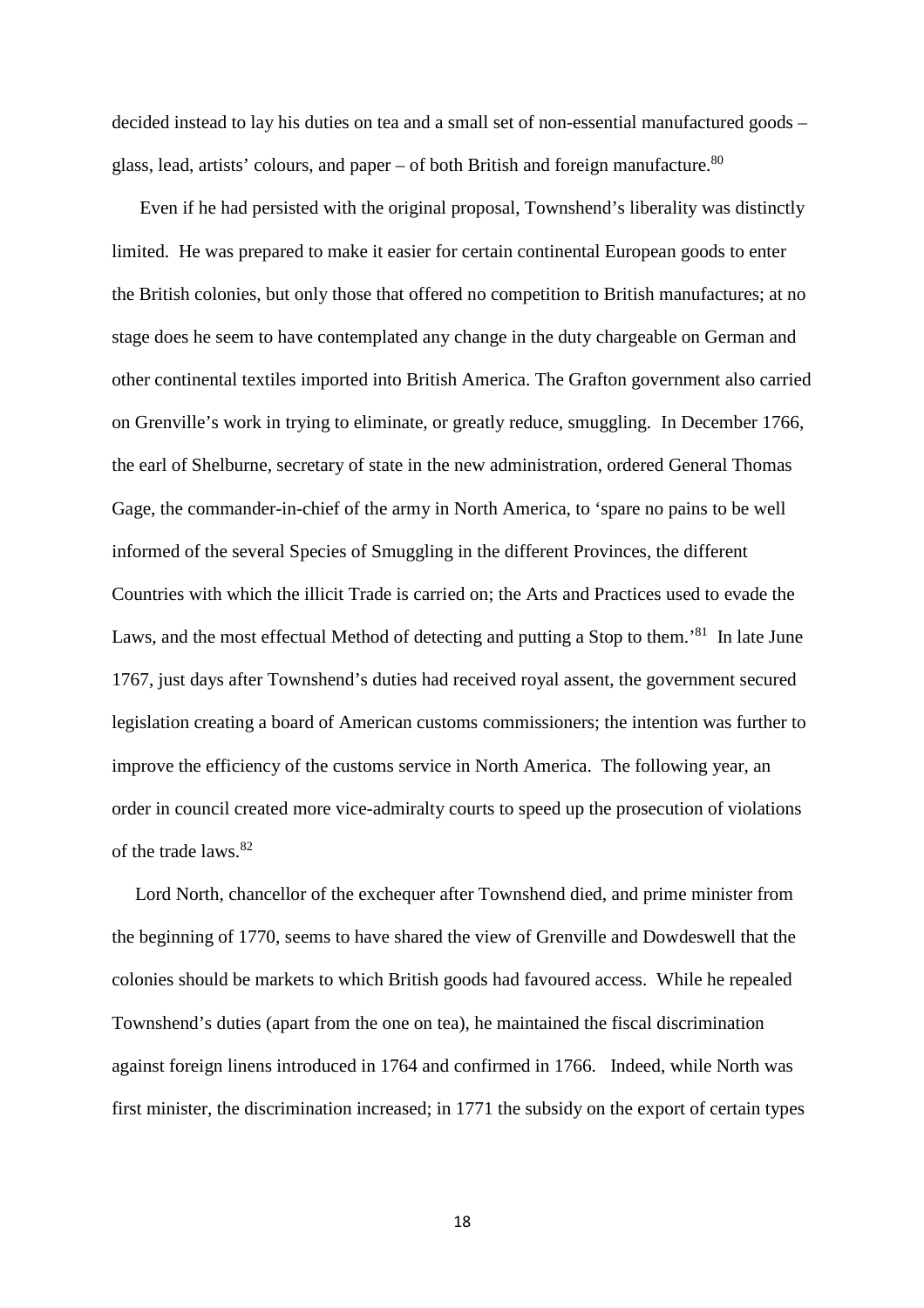of British linens, introduced in 1743 and 1746 and revived in 1756, was extended to new sorts of linen fabric, giving an added advantage to British products in colonial markets.<sup>83</sup>

## -IV-

How do we explain the emergence of the post-Seven Years War political consensus on the need to reduce colonial consumption of continental European products? Given that the campaign to remove the re-export drawback had probably foundered in the seventeen-fifties partly because of the opposition of the woollen trade, perhaps part of the answer lies in changes in the balance of power between English woollen and linen interests. On one reading, wool remained dominant: in 1755 woollen exports accounted for forty-six per cent of all English domestically produced exports, and in 1764 for forty-five per cent.<sup>84</sup> But English linen exports rose significantly with the reintroduction of the bounties in 1756. In 1755 they had stood at 3.8 million yards; by 1760 they had increased to 9.6 million yards. Though they slipped back to 8.5 million yards in 1765, in 1770 they crept up to 8.8 million and in 1775 to 9.2 million.<sup>85</sup> If politicians at Westminster knew of this upward trajectory, they might well have concluded that the linen industry deserved further encouragement.

We can be more certain that British politicians were keen to take full advantage of imperial possibilities. The conquest of New France and the acquisition of Spanish Florida gave the British crown authority over the whole of the eastern half of North America, from Hudson Bay to the Gulf of Mexico and from the Atlantic to the Mississippi. The old British colonies no longer had proximate European rivals to fear. Ministers in London, contemplating this vast new dominion, and the security it conferred on the old colonies, convinced themselves that what had been won in the war should not be available for foreigners to exploit in its aftermath. Whately opened his 1765 pamphlet with the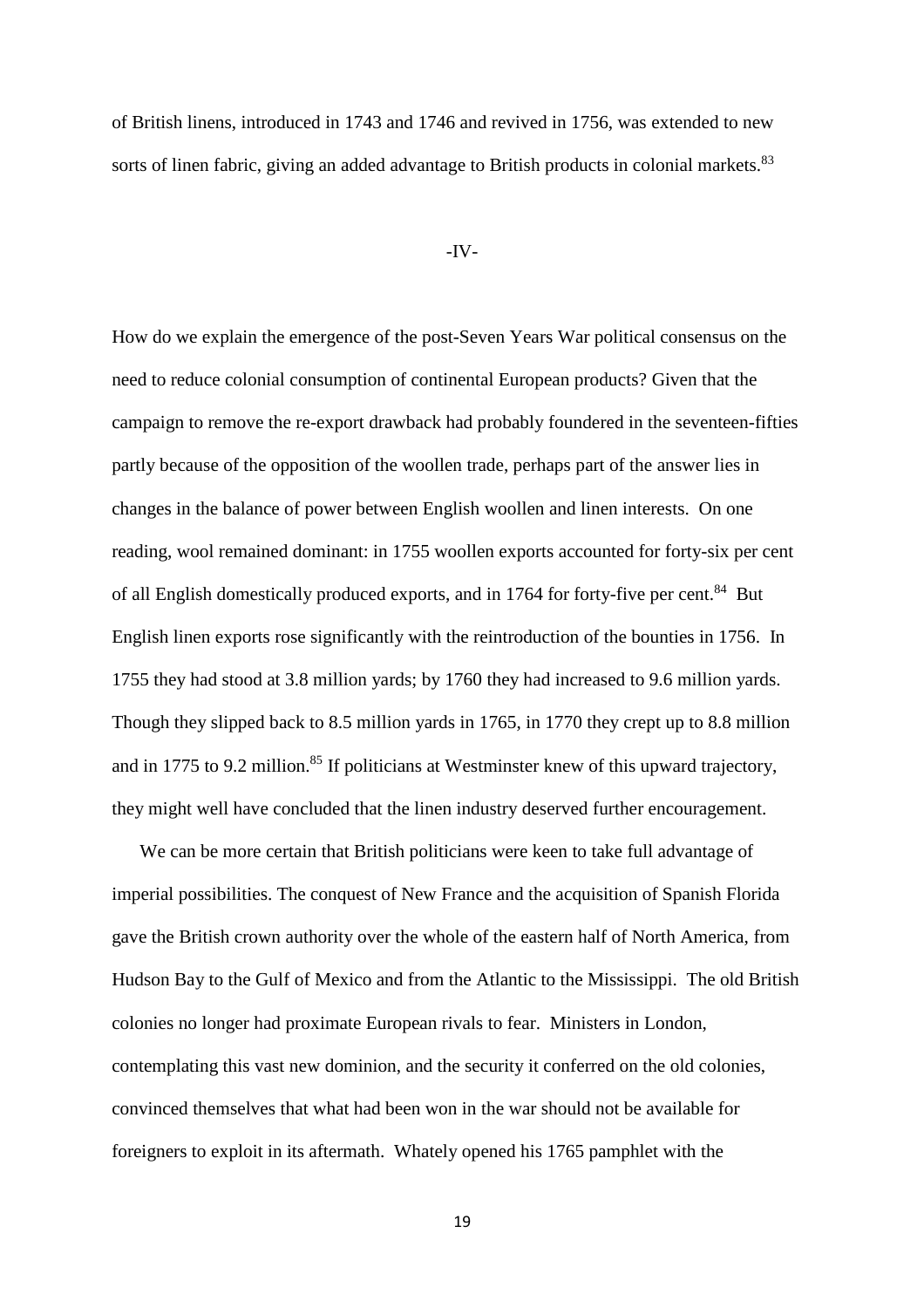observation that 'The immediate Defence of our Colonies from imminent Danger, was the sole occasion of the last War: Their permanent Security has been effectually obtained by the Peace … happily for this Country, … the Commercial Interests of Great Britain, are now preferred to every other Consideration'. It followed, he stated, that what was needed now was 'a wise and proper use of the Colonies', which included recognizing their importance as consumers of British goods.<sup>86</sup> In another pamphlet, written the next year, he argued that Britain was 'entitled' to a protected American market as 'the only return which the Colonies can make for all the Benefits so lately' given to them by the expulsion of the French from Canada.<sup>87</sup>

Opponents of Grenville's ministry did not use the language of entitlement, but we can be confident that they recognized the importance of colonial markets for British manufactures. That recognition surely informed the duke of Newcastle's claim in February 1766 that 'The Total Cession by France of all their Possessions in America, I always thought, & said, was a most Valuable Acquisition to this Country … We are now beginning to receive the Benefit of it'; only Grenville's ill-judged Stamp Act, Newcastle continued, had disrupted the enjoyment of those benefits, and the sooner it were repealed, the better.<sup>88</sup> William Pitt, another opponent of the Stamp Act, was no less committed to the ideal of the colonies as consumers of British goods. His 'great Object', an MP records Pitt as telling the House of Commons in February 1766, was 'always her [i.e., America's] taking  $y^e$  manufactures'.<sup>89</sup> This keenness to exploit imperial opportunities, shared by successive post-war governments, may well have led Grenville's political enemies first to acquiesce in and then to emulate his attempts to reduce colonial purchases of continental European manufactured products.

Optimism about American potential was closely linked to pessimism about European developments. British politicians looked hopefully across the Atlantic not simply because they recognized the colonies' intrinsic value, but also as a result of their fears that well-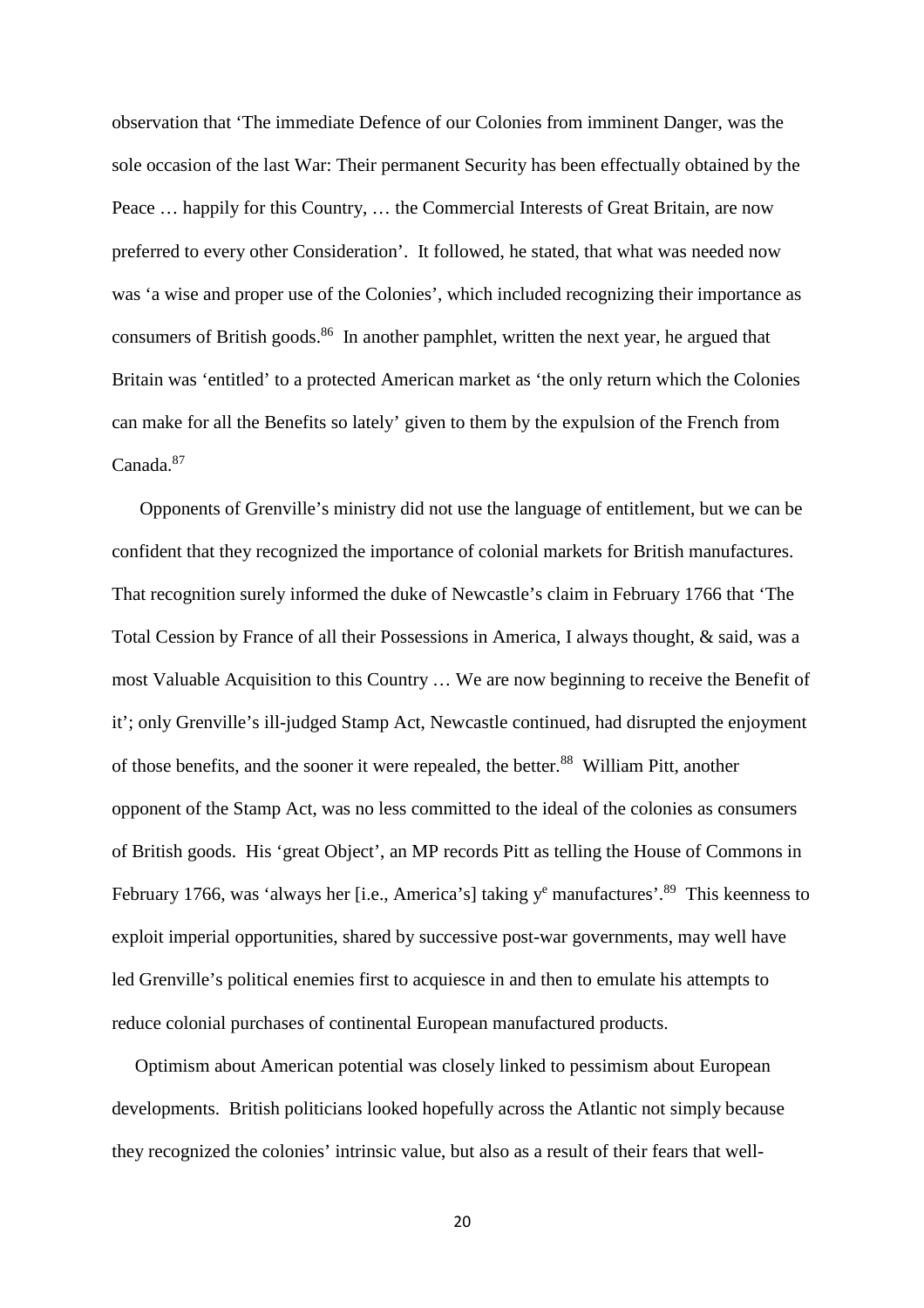established and closer markets were becoming less accessible. Mainland Europe took nearly sixty-three per cent of English exports by value in  $1752-4$ .<sup>90</sup> But governments on the Continent had begun to adopt more fiercely protectionist measures to foster their own industries and boost their taxable wealth in the aftermath of the War of the Austrian Succession  $(1740-48)$ <sup>91</sup> The trend continued after the Seven Years War. In view of increasing protectionism on the Continent, the Atlantic colonies, at least nominally under British control, acquired a new importance. Whately argued that it was in America that 'we must … chiefly expect Compensation for the Disadvantages under which our Trade will labour in *European* and other Markets'.<sup>92</sup> The duke of Newcastle agreed. He wrote in February 1766 that 'Our American trade depends upon ourselves; or at least [is] not in the Power of other Nations; which is not the Case of any other Branch of Trade.<sup>'93</sup> Greater protection for British colonial markets, initiated by Grenville and continued by his successors, might therefore be seen as a response to changed circumstances in Europe.

#### -V-

Did the efforts to make the colonies a reliable market for British manufactured goods by diminishing European competition have the desired effect? British and Irish linen exports to North America certainly increased (up to an annual average of 6.5 million yards in 1769-  $72$ <sup>94</sup> but this may have been due to the reintroduction of the bounty in 1756 rather than Grenville's new duties and the ending of the drawback. There is no evidence of a collapse in foreign linen sales; on the contrary, official trade statistics suggest that they held up remarkably well. Total re-exports constituted nineteen per cent of all English exports to North America and West Africa in 1772-4, down from twenty-seven per cent in 1751-4. But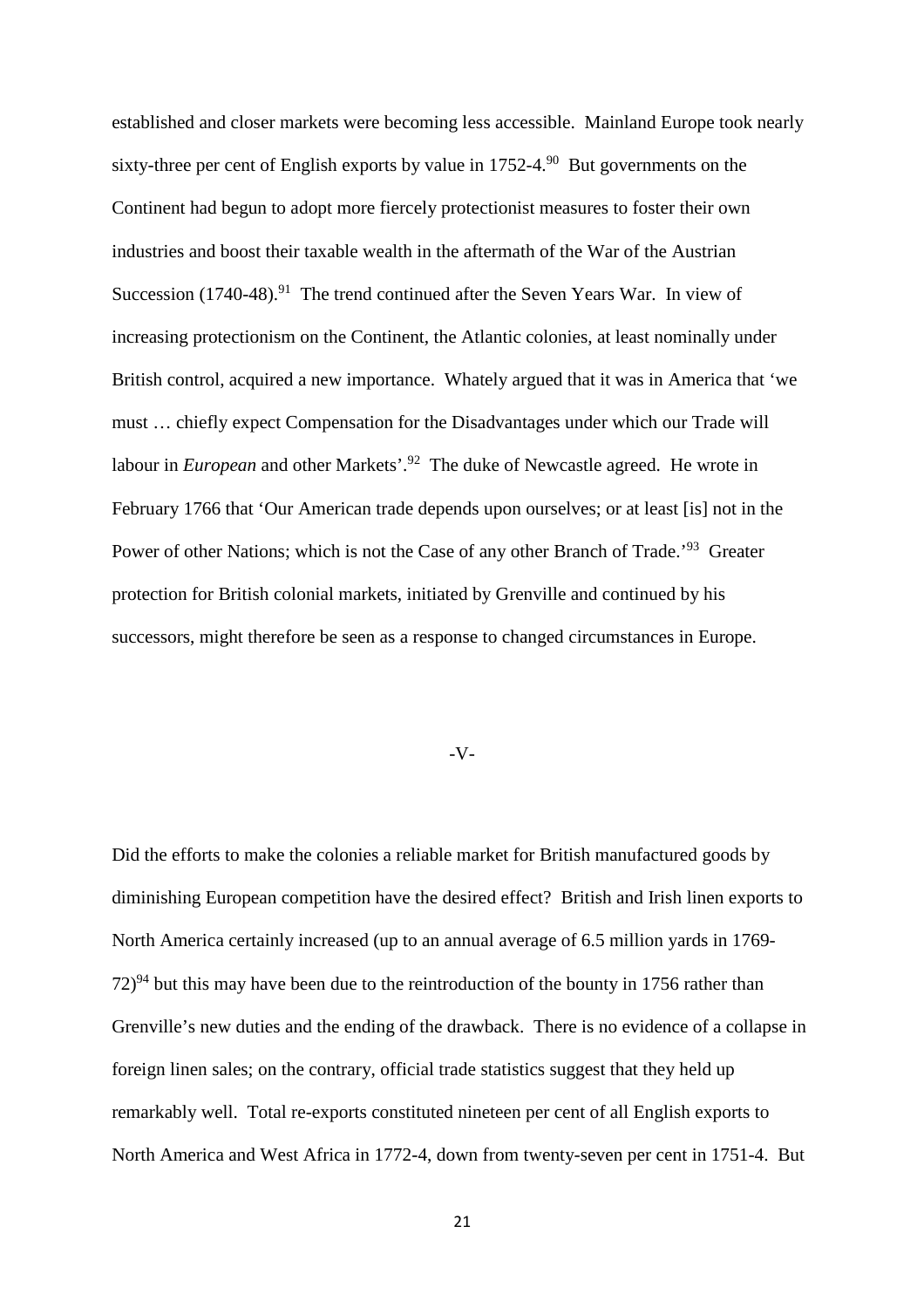Linen re-exports fell less noticeably than re-exports in general. As we have seen, English linen re-exports were worth £301,000 a year in 1751-4; twenty years later, after the introduction of a more discriminatory regime in 1764, their value had slipped, but only by just over five per cent, to an annual average of  $\text{\pounds}285,000$ .<sup>95</sup> 'An Account of all Foreign Goods and produce' legally imported into the British North American colonies in the year from January 1769, apparently drawn up for Lord North, reveals that large quantities of German, Dutch, and Russian linens, as well as Italian silks, continued to be sent across the Atlantic.<sup>96</sup>

The official figures, as we have already noted, tell only part of the story. What about illegal commerce? Many contemporaries claimed that Grenville's tightening up of the trade laws, and subsequent attempts to limit direct colonial commerce with northern Europe, significantly diminished smuggling of all kinds, including of European manufactures. In June 1764, Benjamin Franklin wrote from Philadelphia that 'The Men of War station'd in our several Ports are very active in their new Employment of Custom house Officers; a Portmanteau cannot go between here and New York without being search'd; Every Boat stopt and examin'd, and much Incumbrance by this means brought upon all Business.'<sup>97</sup> The following October, Cadwallader Colden, lieutenant-governor of New York, reported to the board of trade that 'since so many of his Majesty's ships have been on the Coast' the illegal trade of his colony, chiefly with 'Holland & Hamburgh', 'is thought to be at an end'.<sup>98</sup> An undated and anonymous paper sent to the duke of Newcastle, probably in the late spring or summer of 1766, argued that the naval cutters ordered to intercept illegal trade had been so successful that 'an immense increase of the Importation of British manufactures in North America' had followed the reduction in the quantity of goods sent directly from 'France, Holland, Hamburgh, Russia & other parts of Europe'.<sup>99</sup>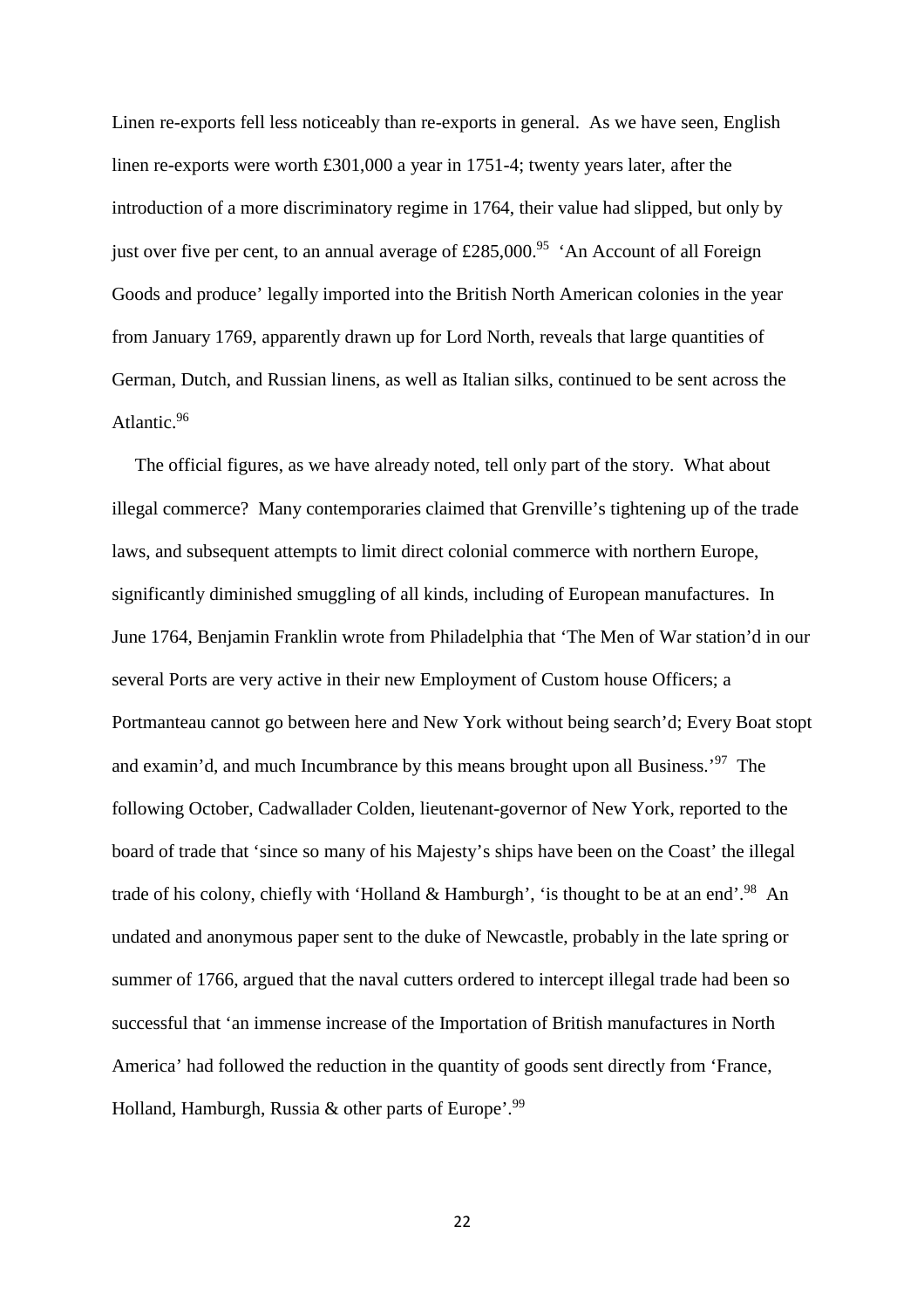But we should not assume that these contemporary comments settle the matter. The explanation for the rise in consumption of British manufactures offered by Newcastle's unknown correspondent may well have been wrong; the increase might not have been connected with more rigorous enforcement of trade regulations, but the result of the recovery in Atlantic trade that followed rapidly after the repeal of the Stamp Act and the ending of American boycotts of British goods. Indeed, plenty of contemporary comment suggests that smuggling continued, or even increased. After all, the removal of the drawback and the introduction of new duties in 1764 added to the incentive to bring in goods illegally. Franklin and Colden wrote at a time when naval intervention may well have been making an impact; but the situation seems soon to have changed. As early as November 1764 – just a month after his upbeat assessment of the impact of naval enforcement – Colden was beginning to have his doubts about whether customs officers would be diligent enough to prevent illegal commerce.<sup>100</sup> In January 1767, the governor of New York received a report that smuggling had taken off in the months since the repeal of the Stamp Act, exceeding anything seen in the previous ten years.<sup>101</sup> The next April, General Gage included 'German Linnens, Hemp, Yarn &c<sup>a</sup> from Holland Hamburgh, Curisoa, Monte Christie, S<sup>t</sup> Eustatia' in a list of 'The principal Articles Smuggled in to North America'. He also pointed out that illegal trade was still rife, much of it carried out by 'using small Vessels, which run into the little Rivers and Creeks wherewith the Coast of America abounds.<sup>'102</sup>

Whether by illegal or legal routes, continental European goods continued to reach colonial consumers. European wines remained popular with colonial elites, despite the increase in their price caused by higher duties.<sup>103</sup> British governments would surely not have been concerned by the persistent use of this particular product: Grenville's aim in raising duties on wines – and Townshend's a few years later – was not to reduce consumption, but boost revenue. Foreign wines, after all, did not compete with a British equivalent. European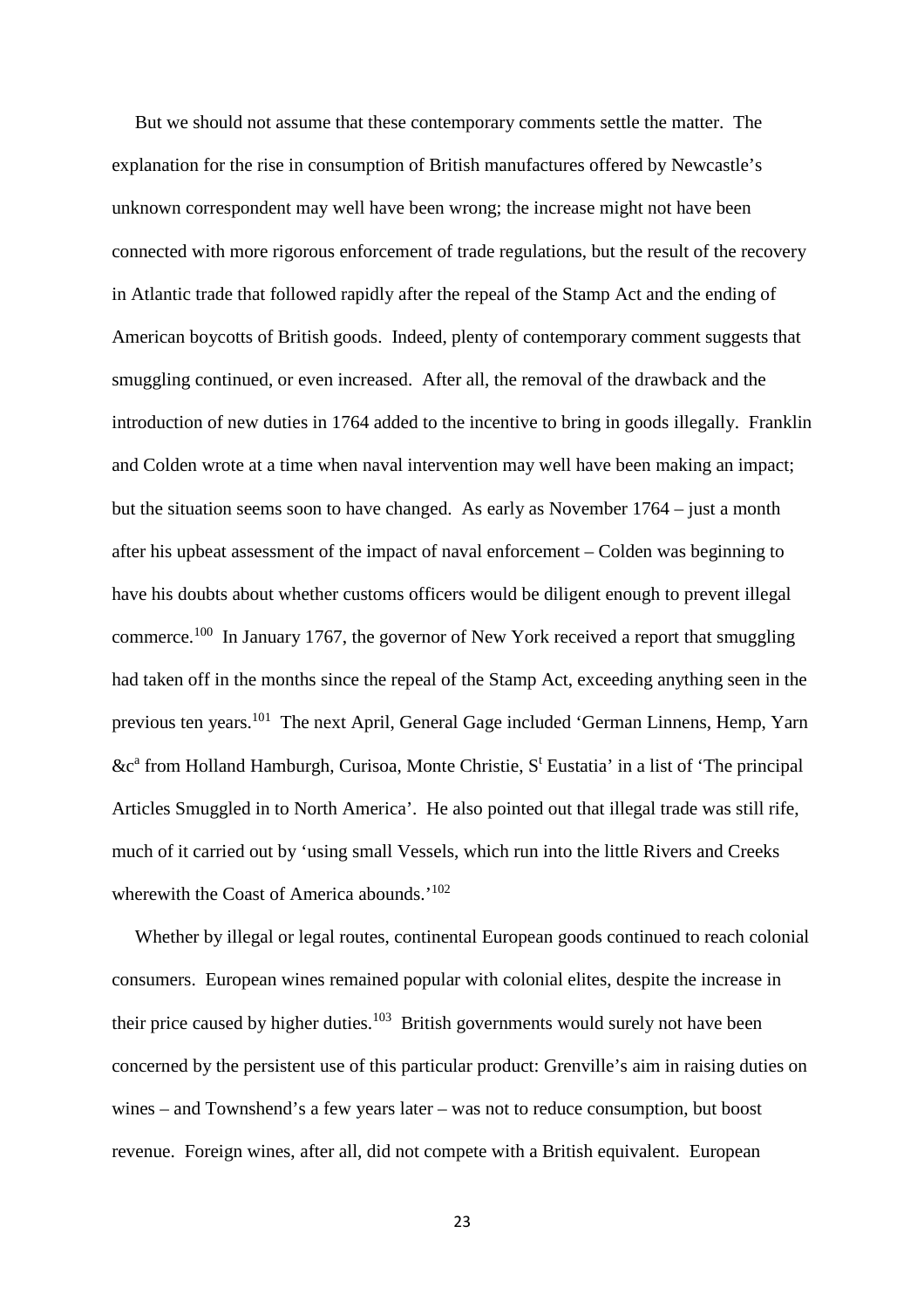manufactures, especially textiles, were another matter, as Whately and others made clear; yet even these commodities, hampered as they were by higher duties and no re-export drawback, continued to be consumed. In 1765, German fabrics, including 'Mecklinburgh stuffs' and 'Dresden poplins', appear among assorted European goods for sale in various shops in Hartford, Connecticut.<sup>104</sup> The next year, a South Carolina newspaper advertised the arrival of 'German serges' from London at a store in Beaufort.<sup>105</sup> At the same time, Boston publications recorded the availability of similar products in their town, as did newspapers in Providence (Rhode Island), New York, and Philadelphia.<sup>106</sup> Indeed, so many references appear to foreign textiles (and other manufactured goods) in colonial newspapers in the decade after 1764 that it seems hard to believe that there had been any significant reduction in their penetration of the American market. Down in the West Indies, meanwhile, members of the white elite showed no less inclination to buy the kind of foreign products that British governments sought to discourage. The account-book of James Pinnock, a Jamaican attorney, reveals that he purchased 'Three p' French ribbed Silk Stockings' at the end of December 1766, and 'a French Silk & Silver Waistcoat' in December 1769.<sup>107</sup>

Colonial consumers in the seventeen-sixties and early 'seventies, accustomed over many decades to purchasing large quantities of continental European products, were clearly reluctant to change their habits. Colonial elites could no doubt afford to pay the higher costs imposed by new duties and the removal of the drawback. But even less well-off consumers, whom we might expect to have been deterred, appear to have continued to purchase foreign manufactures. Perhaps, as Whately suggested, German immigrants brought fabrics with them to sell in the colonies,<sup>108</sup> and settlers of German origin (a third of Pennsylvania's white population, and maybe a tenth of the total in all the British mainland provinces) remained attracted by the products of their homeland. The long-term fall in the production price of foreign linens may well have been more important.<sup>109</sup> But whatever the cause, Americans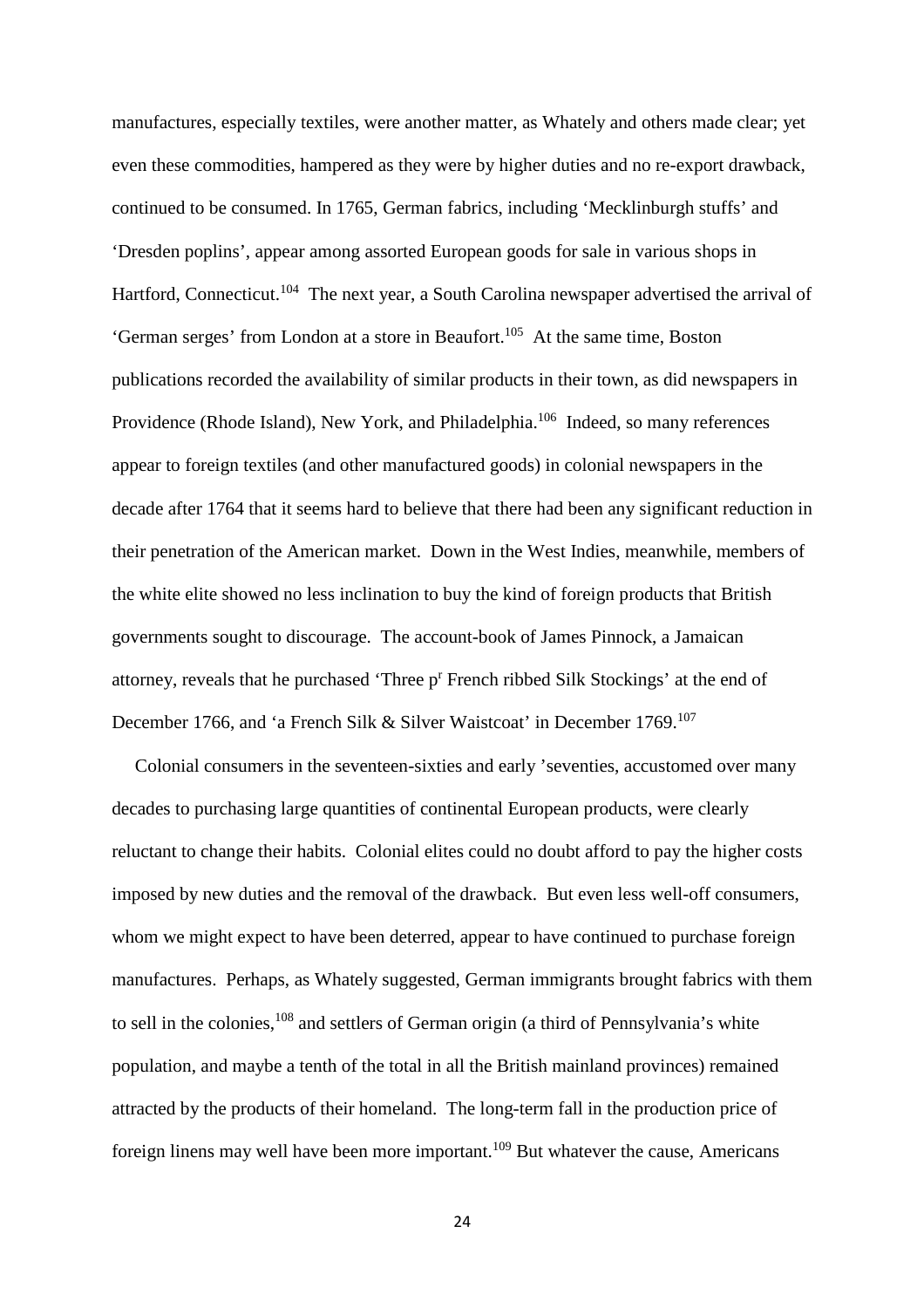persisted in purchasing continental European manufactures, despite the best efforts of ministers in London to persuade them to buy British.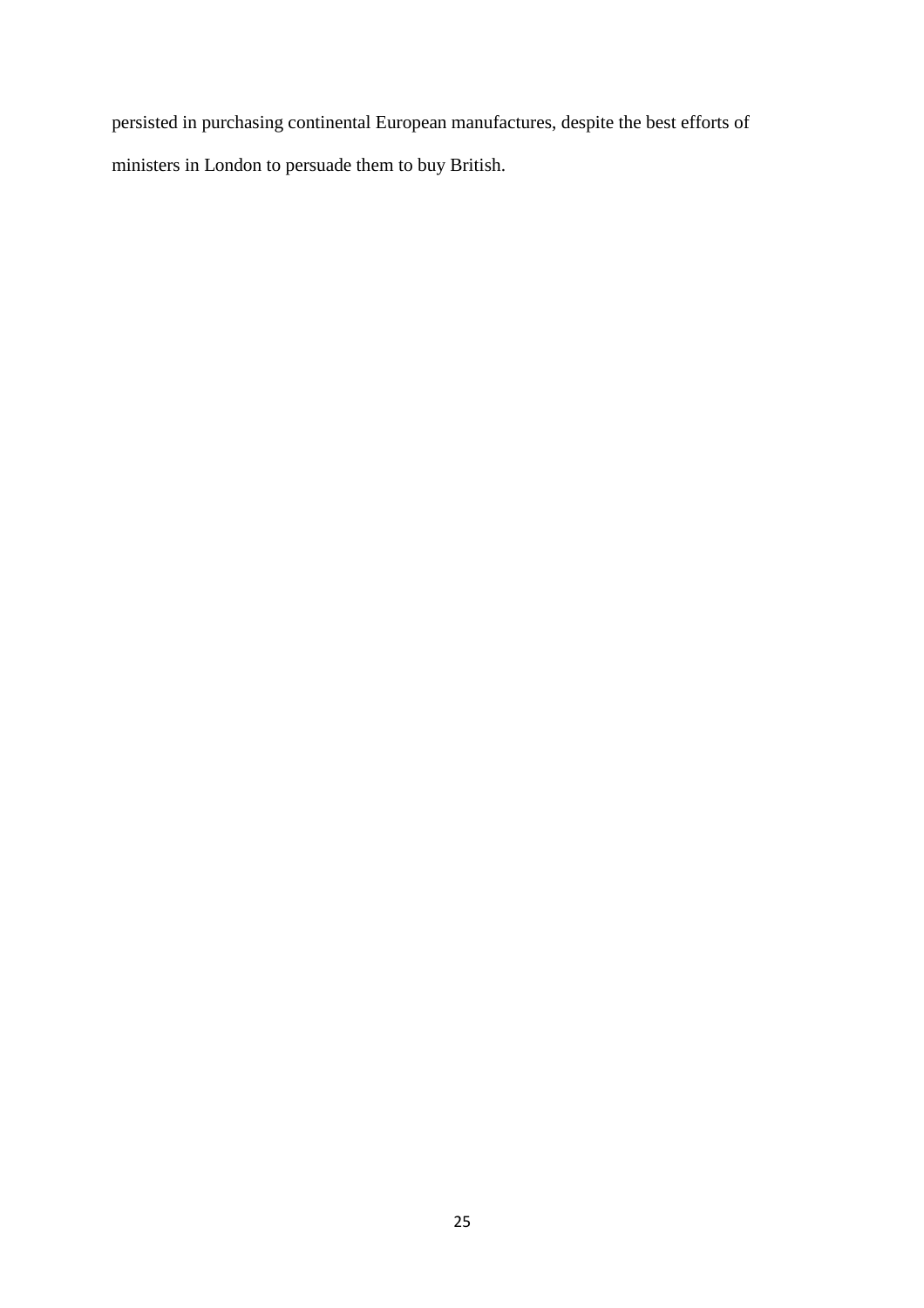History Department, University College London, Gower Street, London WC1E 6BT; email: s.conway@ucl.ac.uk

\* I should like to thank the owners and custodians of the manuscript materials used in this paper, especially Lady Elizabeth Godsal, who allowed me to examine her family archive at Haines Hill. I am also grateful to the anonymous referees of an earlier version of the paper, to Professor P.J. Marshall for his reading of a draft and the suggestions he made for its improvement, to Dr Aaron Graham for providing me with transcripts of material in the Dowdeswell papers, and to Dr Negley Harte for giving me his photocopies of parliamentary material relating to the linen trade.

<sup>1</sup> Quoting [Thomas Whately,] *The regulations lately made concerning the colonies and the taxes imposed on them considered* (London, 1765), p. 4. Whately's pamphlet is analysed in detail in I. R. Christie, 'A vision of empire: Thomas Whately and *The regulations lately made concerning the colonies*', *English Historical Review*, 113 (1998), pp. 300-20.

<sup>2</sup> See, e.g., E. H. Gould, *The persistence of empire: British political culture in the age of the American Revolution* (Chapel Hill, 2000), ch. 4; P. J. Marshall, *The making and unmaking of empires: Britain, India, and American, c.1750-1783* (Oxford, 2005); S. Conway, *War, state, and society in mid-eighteenth-century Britain and Ireland* (Oxford, 2006), ch. 9; B. Simms, *Three victories and a defeat: the rise and fall of the first British empire, 1714-1783* (London, 2007), ch. 18.

<sup>3</sup> See, e.g., J. W. Tyler, *Smugglers and patriots: Boston merchants and the advent of the American Revolution* (Boston, 1986); T. M. Truxes, *Defying empire: trading with the enemy in colonial New York* (New Haven, 2008); P. Andreas, *Smuggler nation: how illicit trade*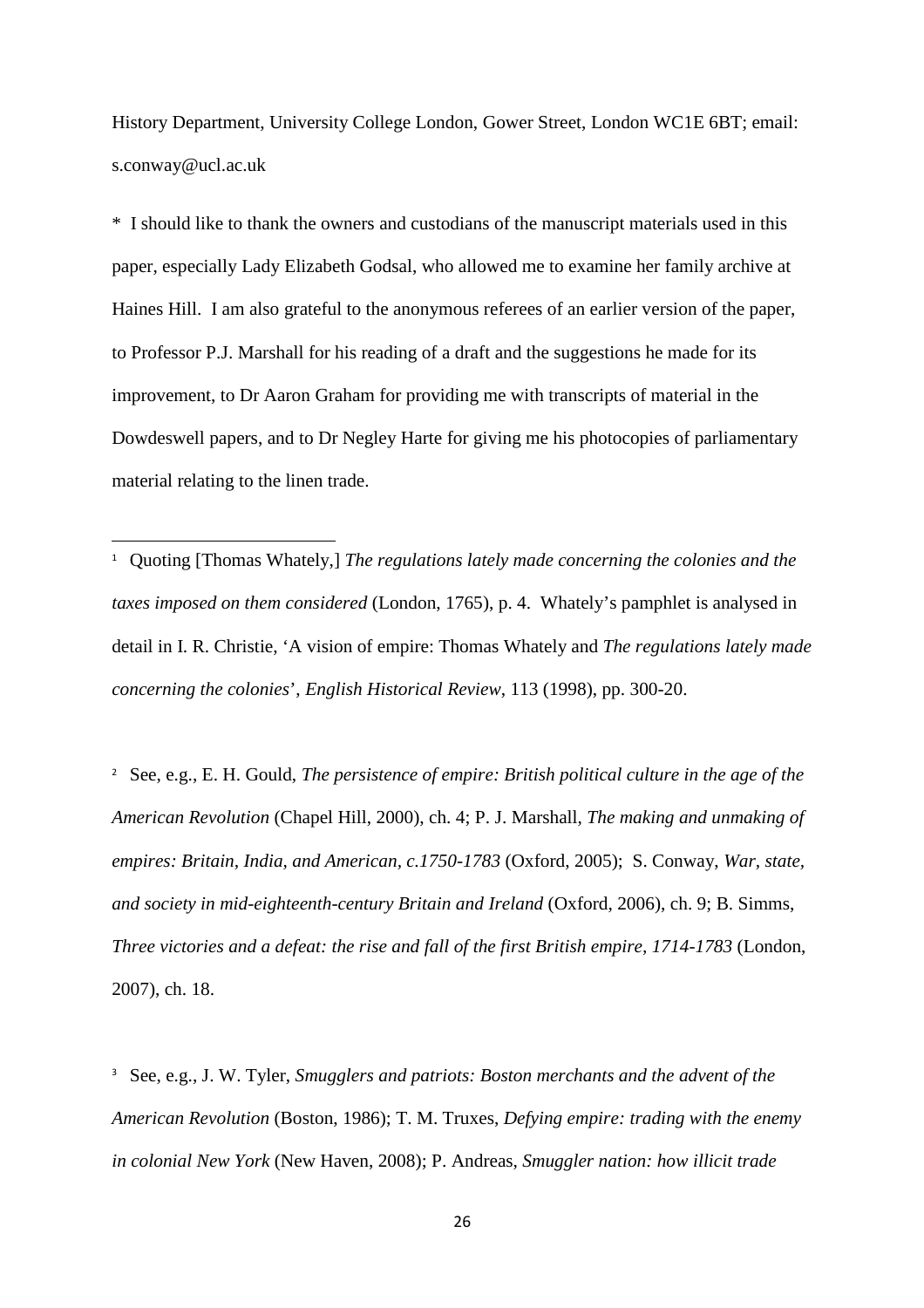*made America* (New York, 2013), pp. 30-3; S. Kinkel, 'The king's pirates? Naval enforcement of imperial authority, 1740-1776', *William & Mary Quarterly*, 3<sup>rd</sup> series, 71 (2014), pp. 3-34.

<sup>4</sup> See, e.g., P. Gauci, ed., *Regulating the British economy, 1660-1850* (Farnham, 2011); S. Pincus, 'Rethinking mercantilism: political economy, the British empire, and the Atlantic world in the seventeenth and eighteenth centuries', *William & Mary Quarterly*, 3<sup>rd</sup> series, 69 (2012), pp. 3-34; P. J. Stern and C. Wennerlind, eds., *Mercantilism reimagined: political economy in early modern Britain and its empire* (Oxford, 2013).

<sup>5</sup> Adam Smith, *An inquiry into the nature and causes of the wealth of nations* (London, 1776).

<sup>6</sup> See, e.g., A. G. Olson, *Making the empire work: London and American interest groups, 1690-1790* (Cambridge, MA, 1992); B. Harris, 'Parliamentary legislation, lobbying and the press in eighteenth-century Scotland', *Parliamentary History*, 26 (2007), pp. 76-95; P. Gauci, 'Learning the ropes of sand: the West India lobby, 1714-60', in Gauci, ed., *Regulating the British economy*, pp. 107-21.

<sup>7</sup> For recent accounts of the war and its impact, see F. Anderson, *Crucible of war: the Seven Years War and the fate of empire in North America, 1754-1766* (New York, 2000); Conway, *War, state, and society in mid-eighteenth-century Britain and Ireland*; M. Schumann and K. Schweizer, *The Seven Years War: a transatlantic history* (London, 2008); D. Baugh, *The global Seven Years War, 1754-1763* (London, 2011). For the European consequences, see H.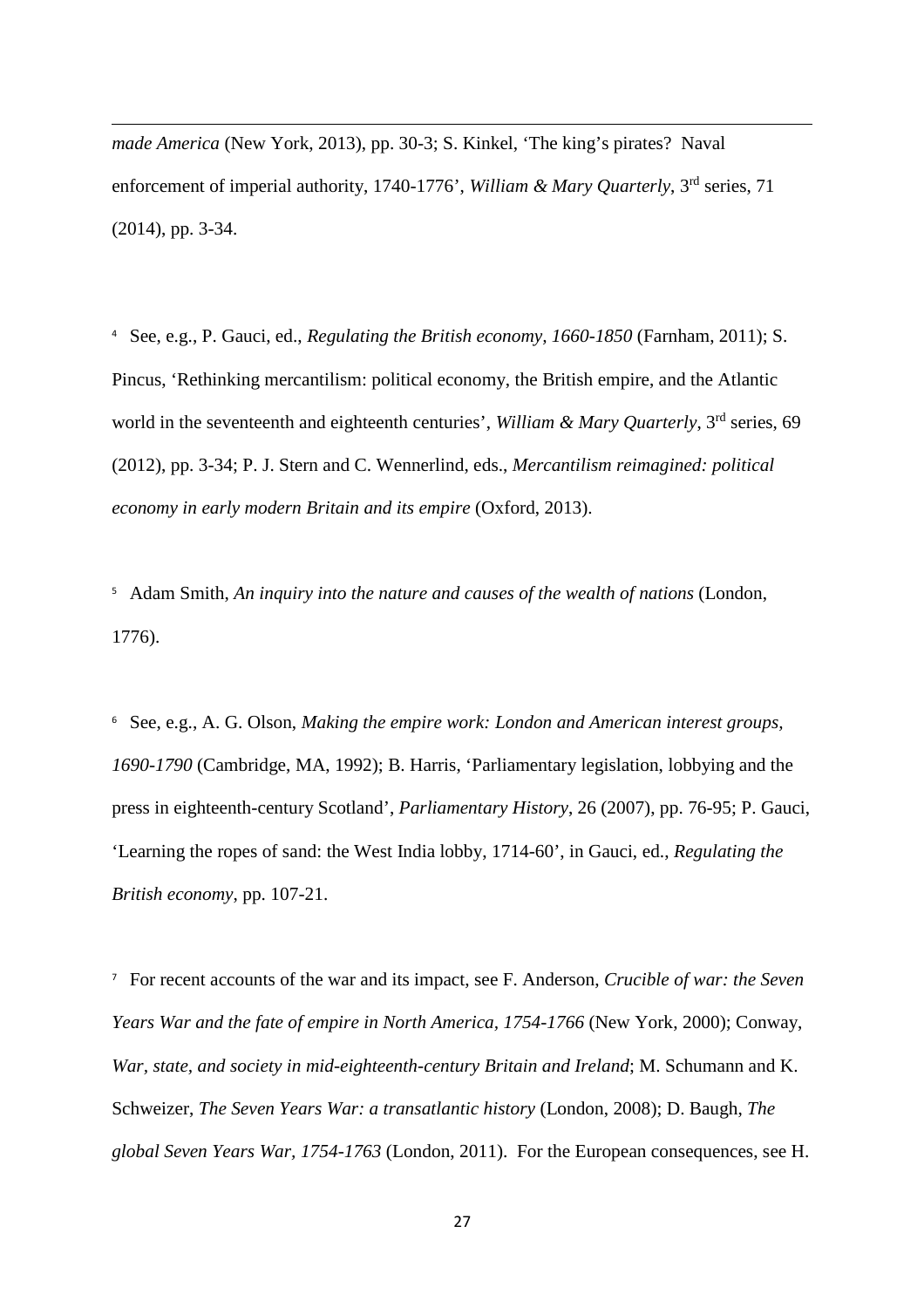Scott, 'The Seven Years War and Europe's *ancien régime*', *War in History*, 18 (2011), pp. 419-55.

<sup>8</sup> For the imperial, see. e.g., K. Wilson, *The island race: Englishness, empire, and gender in the eighteenth century* (London, 2002); K. Wilson, ed., *A new imperial history: culture, identity, and modernity in Britain and the empire, 1660-1840* (Cambridge, 2004); P.K. Monod, *Imperial island: a history of Britain and its empire, 1660-1837* (Oxford, 2009); for the European, e.g., B. Simms and T. Riotte, eds., *The Hanoverian dimension in British history, 1714-1837* (Cambridge, 2007); T. Claydon, *Europe and the making of England, 1660-1760* (Cambridge, 2007); M. Peters, 'Early Hanoverian consciousness: empire or Europe?', *English Historical Review*, 122 (2007), pp. 632-68; S. Conway, *Britain, Ireland, and continental Europe in the eighteenth century: similarities, connections, identities* (Oxford, 2011).

<sup>9</sup> For the colonies as increasingly integrated into the manufacturing world of Britain, and resistance to this development, see the work of T.H. Breen: 'An empire of goods: the Anglicization of colonial America, 1690-1776', *Journal of British Studies*, 25 (1986), esp. pp. 498-9; 'The baubles of Britain: the American and consumer revolutions in the eighteenth century', *Past & Present*, no. 119 (1988), esp. pp. 83-4, 97-103; 'Narrative of commercial life: consumption, ideology, and community on the eve of the American Revolution', *William & Mary Quarterly*, 3rd series, 50 (1993), pp. 471-501; *The marketplace of revolution: how consumer politics shaped American independence* (Oxford, 2004).

<sup>10</sup> For Dutch imperial products in British colonial markets, see, e.g., B[ritish] L[ibrary], London, West papers, Add[itional]. MS 34,728, fo. 54, Peter Razer to James West, 1 March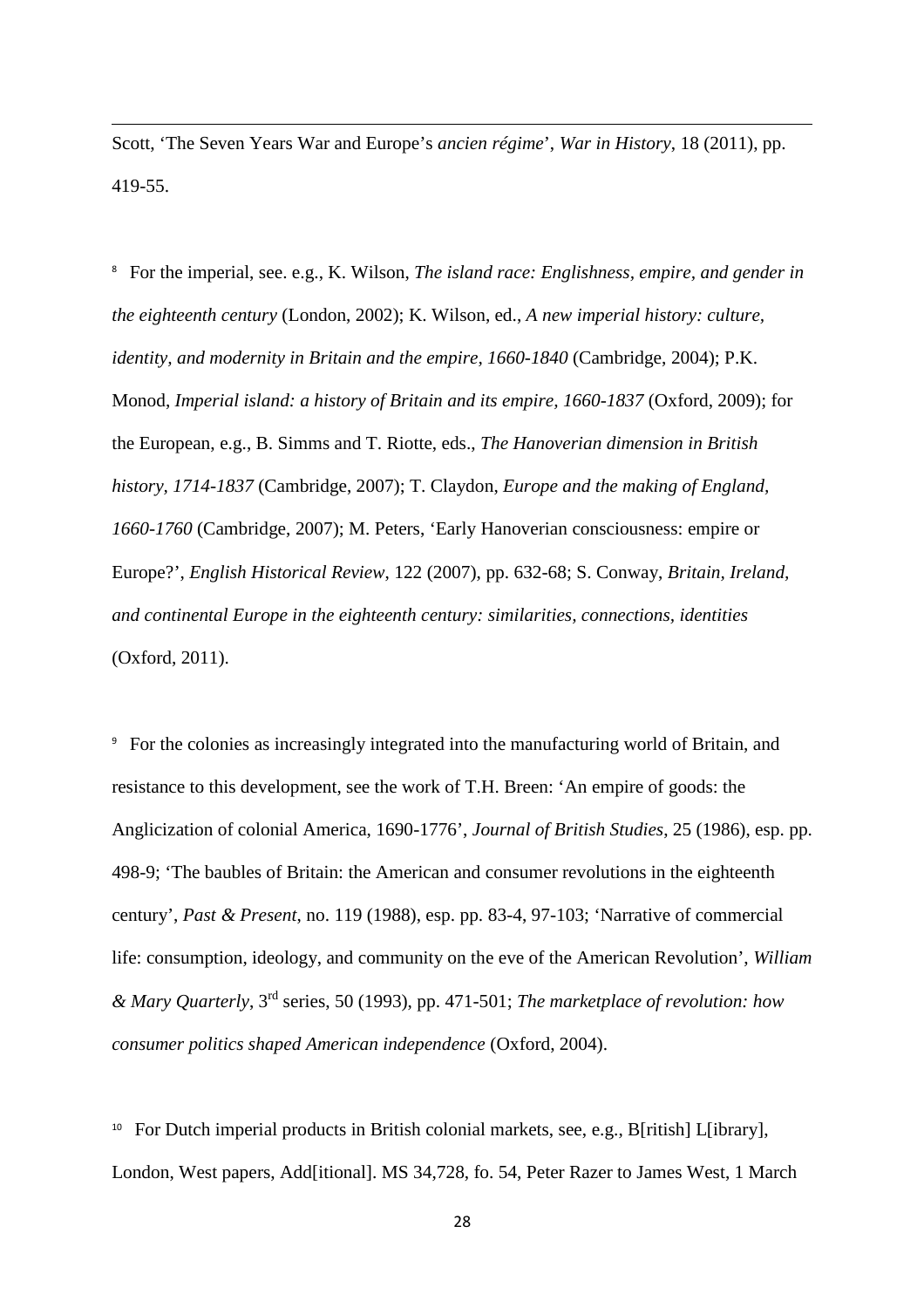1757. For the same in an earlier period, see C.J. Koot, *Empire and periphery: British colonists, Anglo-Dutch trade, and the development of the British Atlantic, 1621-1713* (New York, 2011), ch. 6.

<sup>11</sup> J.M. Price, 'The imperial economy, 1700-1776', in P. J. Marshall, ed., *The Oxford history of the British empire*, II, *The eighteenth century* (Oxford, 1998), p. 102 (Table 4.5).

<sup>12</sup> BL, Walpole (Wolterton) papers, Add. MS 74,053, fo. 148.

<sup>13</sup> T. M. Truxes, *Irish-American trade, 1660-1783* (Cambridge, 1988), p. 171; A. J. Durie, *The Scottish linen industry in the eighteenth century* (Edinburgh, 1979), p. 145.

<sup>14</sup> BL, Walpole (Wolterton) papers, Add. MS 74,053, fo. 44 (14 March 1750/1).

<sup>15</sup> H[untington] L[ibrary], San Marino, California, Invoice-book of Brandt and Schuyler, 1744-53, HM 637, pp. 17, 46, 50, 53, 54, 84-7, 162-3.

<sup>16</sup> BL, West papers, Add. MS 34,736, fo. 205, petition of Willoughby Marchant, n.d., but probably 1756.

<sup>17</sup> For Madeira, which can be described as a European product only if we adopt a very broad definition of Europe, see D. Hancock, *Oceans of wine: Madeira and the emergence of American trade and taste* (New Haven, 2009).

<sup>18</sup> G. F. Dow, ed., *The Holyoke diaries* (Salem, MA, 1911), p. 22.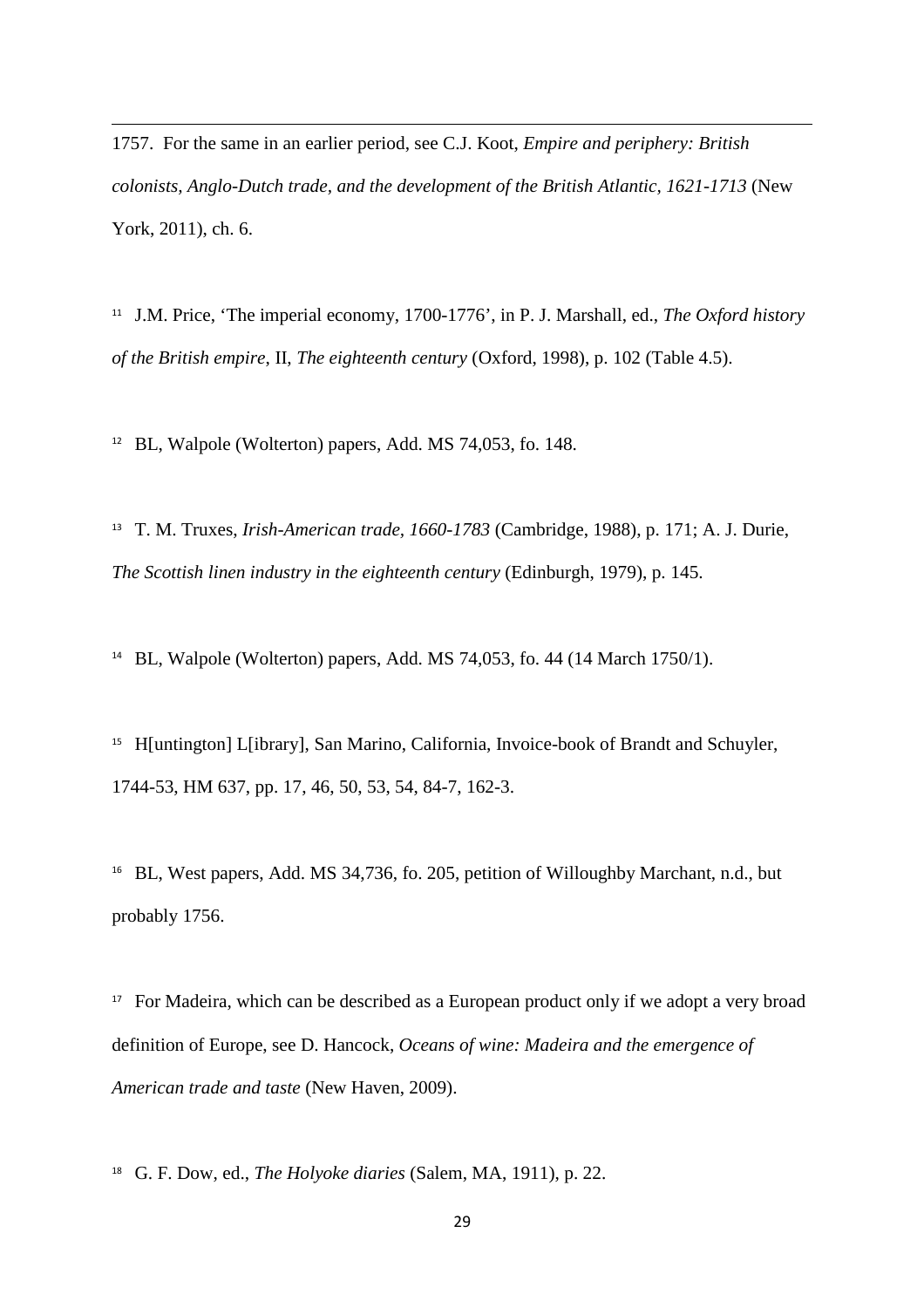<sup>19</sup> O. Handlin and J. Clive, ed. and trans., *Journey to Philadelphia by Gottlieb Mittelberger* (Cambridge, MA, 1960), pp. 37, 51.

<sup>20</sup> [George Milligen Johnston,] *A short description of the province of South-Carolina, with an account of the air, weather, and diseases, at Charles-Town. Written in the year 1763* (London, 1770), p. 29.

<sup>21</sup> M.L. Webber, ed., 'Journal of Robert Pringle, 1746-1747', *South Carolina Historical and Genealogical Magazine*, 26 (1925), pp. 21, 22, 23, 24, 26.

<sup>22</sup> *American Weekly Mercury*, 11 June 1741. For other papers, see, e.g., *Pennsylvania Gazette*, 13 Oct. 1743, 8 May, 23 Dec. 1746, 6 Jan. 1747; *Boston Evening-Post*, 11 June, 26 Nov. 1753.

<sup>23</sup> BL, Kings MS 205, fos. 292-3, Glen's responses to the questions of the lords of trade.

<sup>24</sup> T. M. Truxes, ed., *Letterbook of Greg and Cunningham, 1756-1757: merchants of New York and Belfast* (Oxford, 2001), pp. 354-8.

<sup>25</sup> Bristol R[ecord] O[ffice], Ashton Court collection, Woolnough papers, AC/WO 16 (43) a.

<sup>26</sup> See, e.g., ibid., AC/WO 16 (4) b, 'Jamaica Acc<sup>ts</sup> 31 Dec<sup>r</sup> 1747', which refers to '11 Scotch Oznab. 778 Yds'. See also A. J. Durie, ed., *The British Linen Company, 1745-1775*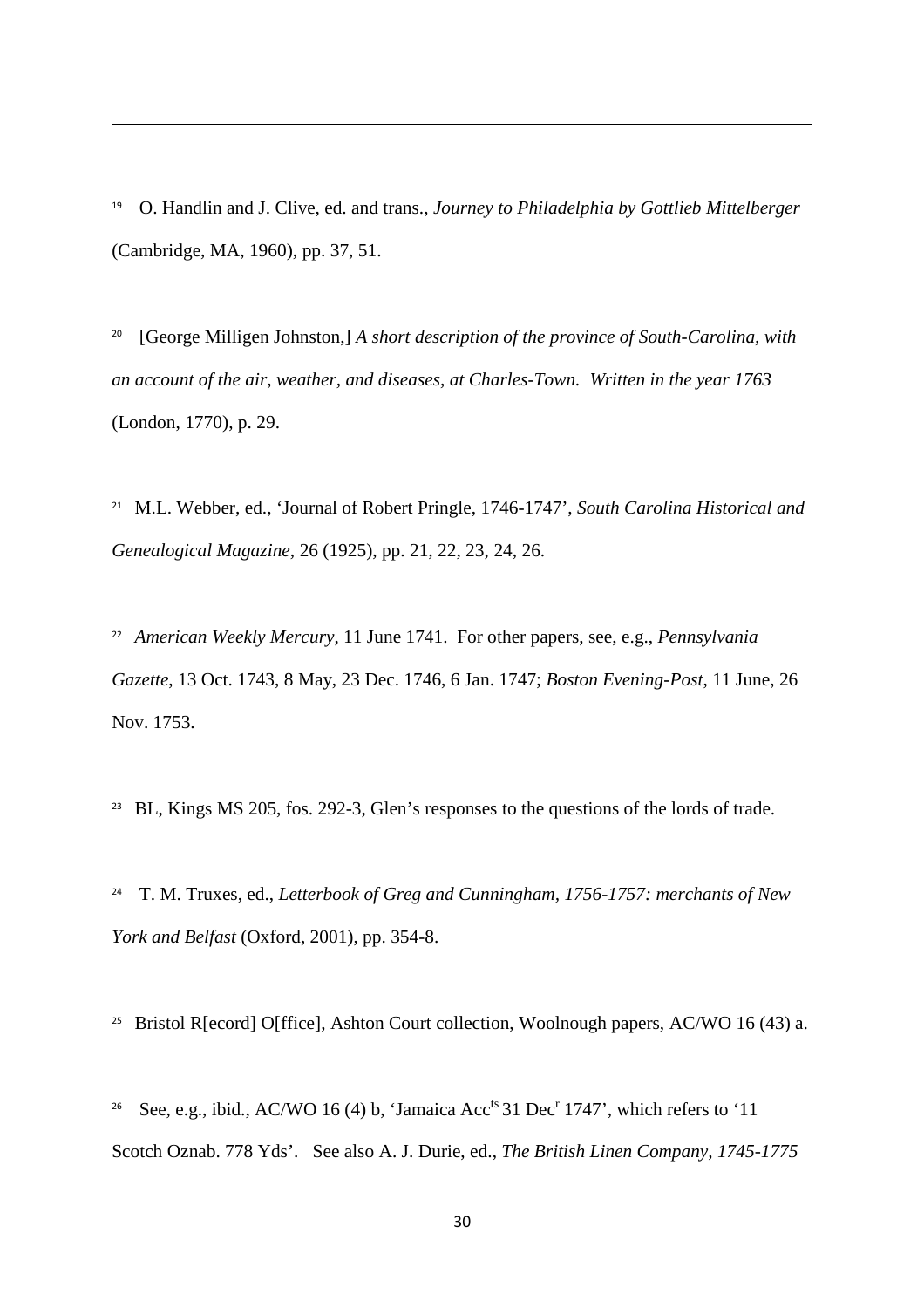(Scottish History Society,  $5<sup>th</sup>$  series, ix, Edinburgh, 1996), p. 105, for an example of Scottish 'Osnaburghs' sold to the Royal Navy. For Irish and Scottish linen exports to America and the West Indies, see Price, 'Imperial economy', pp. 87-8.

<sup>27</sup> For 'Irish Holland' in Virginia, see HL, Brock collection, BR 37, account-book of Micajah Crew, 17 April 1761.

<sup>28</sup> M. Schulte Beerbühl and K. Weber, 'From Westphalia to the Caribbean: networks of German textile merchants in the eighteenth century', in A. Gestrich and M. Schulte Beerbühl, eds., *Cosmopolitan networks in commerce and society, 1660-1914* (German Historical Institute, Supplement No. 2, London, 2011), pp. 57, 59-74.

<sup>29</sup> Liverpool RO, account-book of Case & Shuttleworth, 1754-61, 380 MD 33, pp. 5-85.

<sup>30</sup> N. B. Harte, 'The rise of protection in the English linen trade, 1690-1790', in N. B. Harte and K.G. Ponting, eds., *Textile history and economic history* (London, 1973), pp. 75-84.

<sup>31</sup> A comparison can be made here with colonial consumption of Indian textiles: the Calico Acts of 1700 and 1721 prohibited the selling of Asian cotton calicos and silks in England and then Britain, but not in the colonies. The aim, it seems, was to preserve the home market for British manufacturers, but at the same time allow the East India Company to profit from colonial purchases. See J. P. Eacott, 'Making an imperial compromise: the Calico Acts, the Atlantic and the structure of the British Empire', *William & Mary Quarterly*, 3<sup>rd</sup> series, 69 (2012), pp. 731-62.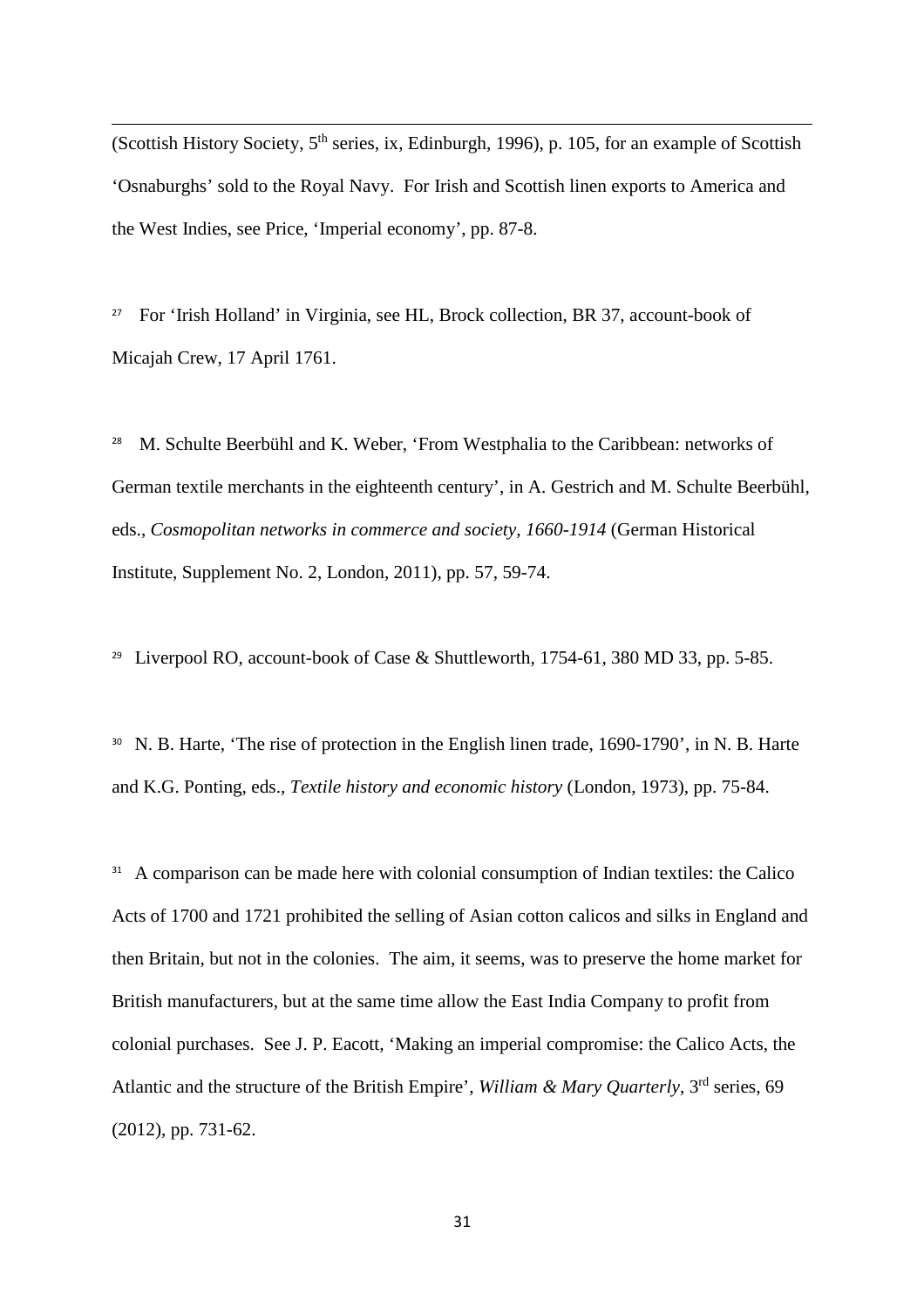<sup>32</sup> *Journals of the House of Commons*, XXIII, cols. 26-7, 68, petitions from London and Scottish merchants and manufacturers, read on 9 Feb. and 8 March 1737/8, respectively. For a contemporary response, see [Anon.,] *Reflections and considerations occasioned by the petitions presented to the honourable House of Commons, for taking off the drawback on foreign linens, &c* (London, 1738).

<sup>33</sup> For an important study of bounties in general, see J. Hoppit, 'Bounties, the economy, and the state in Britain, 1689-1800', in Gauci, ed., *Regulating the British economy*, pp. 139-60.

<sup>34</sup> N. B. Harte, 'The British linen trade with the United States in the eighteenth and nineteenth centuries', in *Textiles in trade: proceedings of the Textile Society of America biennial symposium, September 14-16, 1990* (Washington, DC, 1990), p. 21.

<sup>35</sup> See *Journals of the House of Commons*, XXIV, cols. 770-1, petition of British and Irish linens merchants and manufacturers, 25 Feb. 1744.

<sup>36</sup> BL, Hardwicke papers, Add. MS 35,910, fos. 5-8, undated paper on linens.

<sup>37</sup> Ibid., Walpole (Wolterton) papers, Add. MS 74,053, fo. 58.

<sup>38</sup> Ibid., fos. 48 and 113-14.

<sup>39</sup> See, e.g., the division over the petition of British and Irish linen merchants and manufacturers, 25 Feb. 1744: *Journals of the House of Commons*, XXIV, col. 771; and the debates in the same year on linen duties: S. Taylor and C. Jones, eds., *Tory and Whig: the*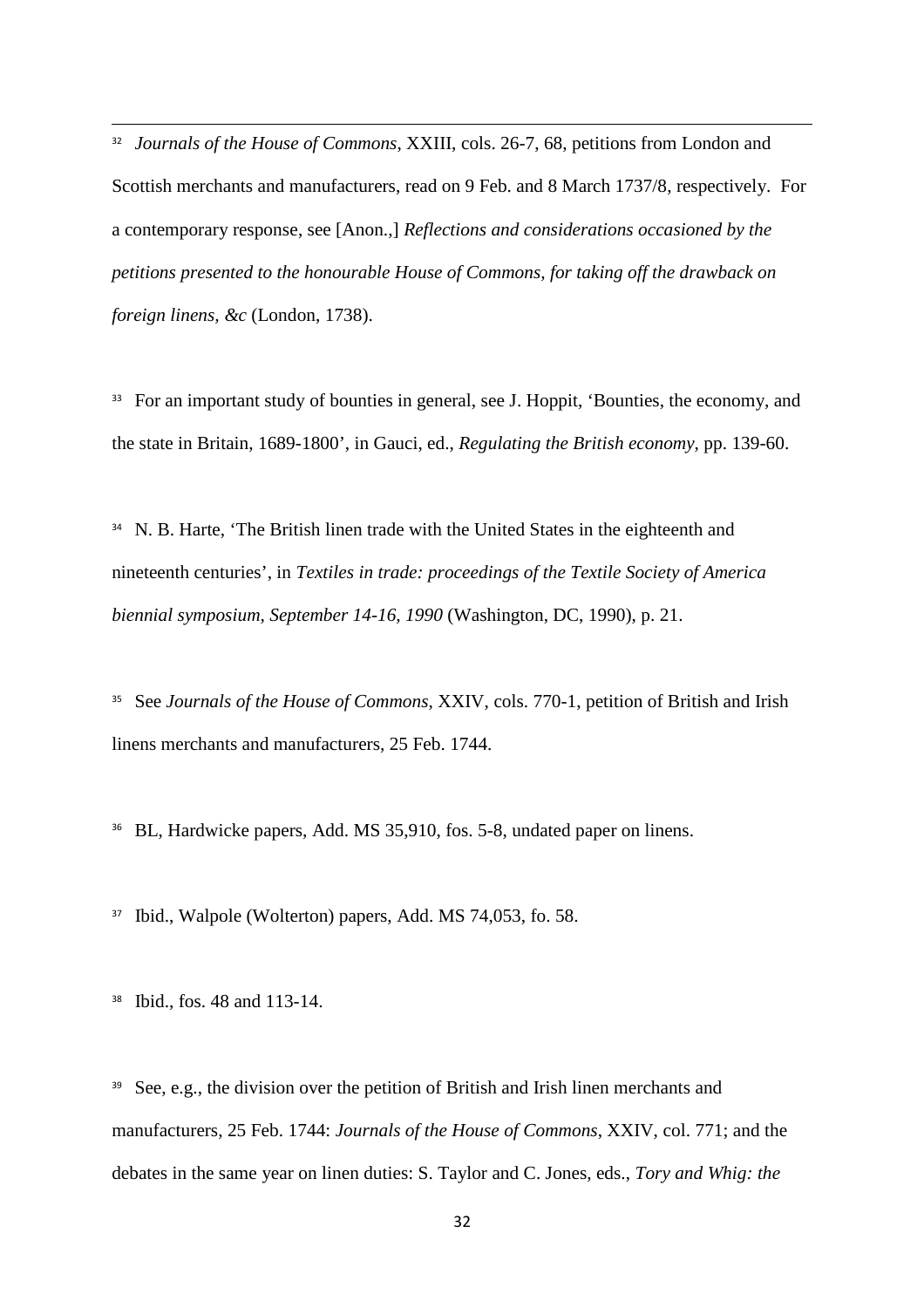*parliamentary diaries of Edward Harley, third earl of Oxford, and William Hay, MP for Seaford, 1716-1753* (Woodbridge, 1998), pp. 192-3.

<sup>40</sup> For Scottish and Irish influence at Westminster, see J. Innes, 'Legislating for three kingdoms: how the Westminster parliament legislated for England, Scotland and Ireland, 1707-1830', in J. Hoppit, ed., *Parliaments, nations, and identities in Britain and Ireland, 1660-1850* (Manchester, 2003), pp. 15-47.

<sup>41</sup> [Whately,] *Regulations lately made*, p. 89 and p. 58.

<sup>42</sup> Ibid., p. 92.

<sup>43</sup> Ibid., pp. 67, 98.

<sup>44</sup> Ibid., pp. 66-7, 88, 92.

<sup>45</sup> M. Jensen, ed., *English historical documents*, IX, *American colonial documents to 1776* (London, 1969), pp. 638-9.

<sup>46</sup> P. D. G. Thomas, ed., 'The parliamentary diaries of Nathaniel Ryder', Royal Historical Society, *Camden Miscellany*, XXIII, Camden 4<sup>th</sup> series (London, 1969), p. 234.

<sup>47</sup> Hampshire RO, Winchester, Malmesbury papers, 9M73 G733, political memoranda of James Harris. For difficulties encountered in securing information, see National Maritime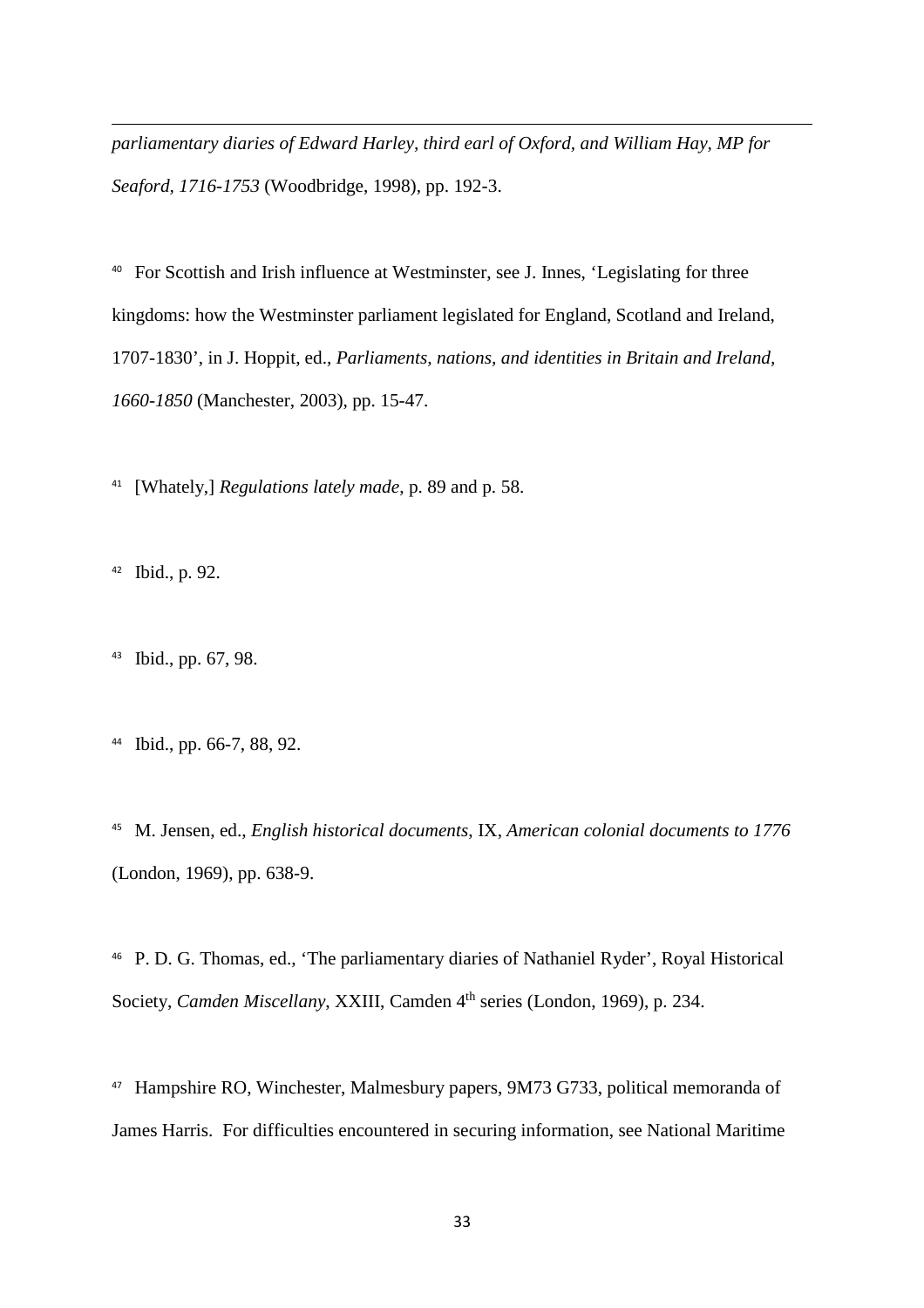Museum, Greenwich, Sandwich papers, SAN/V/107, Richard Wolters (at Rotterdam) to the earl of Sandwich, 22 Jan. 1765.

<sup>48</sup> See, e.g., E. S. Morgan and H. M. Morgan, *The Stamp Act crisis: prologue to revolution* (New York, 1953), pp. 41-2; P. D. G. Thomas, *British politics and the Stamp Act crisis: the first phase of the American Revolution, 1763-1767* (Oxford, 1975), esp. pp. 47-50; J. L. Bullion, *A great and necessary measure: George Grenville and the genesis of the Stamp Act, 1763-1765* (Columbia, MT, 1982), pp. 78-98; A. S. Johnson, *A prologue to revolution: the political career of George Grenville (1712-1770)* (Lanham, MD, 1997), ch. 9; Anderson, *Crucible of war*, ch. 60.

<sup>49</sup> The 1764 Act also placed new duties on Asian calicos, underlining the Grenville government's departure from previous ideas about the role of the colonial market. See Eacott, 'Making an imperial compromise', for the old orthodoxy.

<sup>50</sup> Hampshire RO, Malmesbury papers, 9M73 G773/9/2.

<sup>51</sup> *Report from the committee appointed to enquire into the present state of the linen trade in Great Britain and Ireland* (1773), in S. Lambert, ed., *House of Commons sessional papers of the eighteenth century* (145 vols., Wilmington, 1975), xxv. 432.

<sup>52</sup> HL, Stowe collection, Grenville papers, STG Box 13 (6), Letter-book, Whately to John Temple, 5 Nov. 1764.

<sup>53</sup> [Whatley,] *Regulations lately made*, p. 60.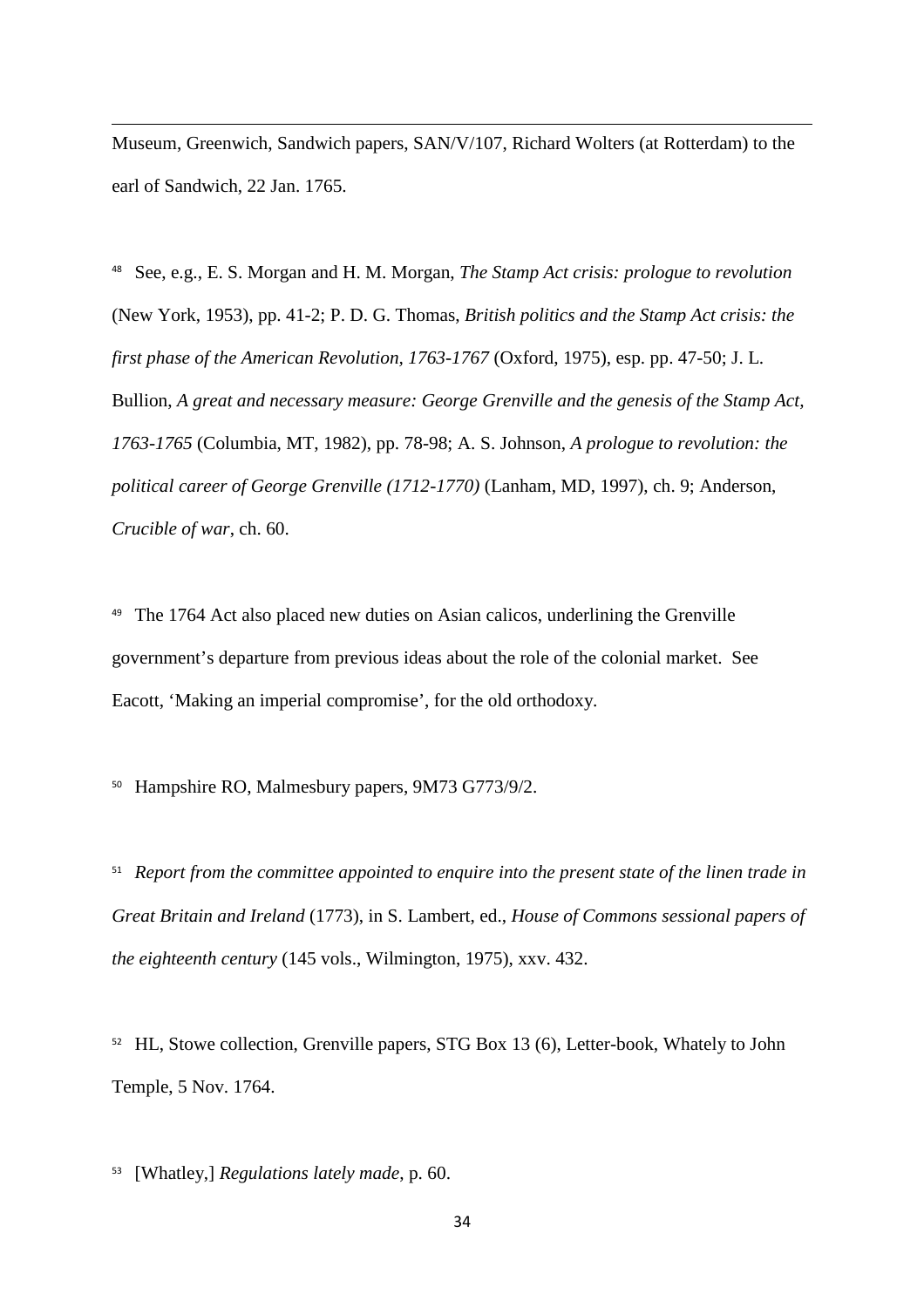<sup>54</sup> Ibid., p. 59.

<sup>55</sup> See, e.g., Liverpool RO, Parker family papers, 390 PAR I/27/5, Charles Steuart to Aitchison & Parker, 29 Jan. 1764.

<sup>56</sup> A week after Grenville became first minister, the treasury produced information on drawbacks on goods re-exported from England to North America: see the account of 15 April 1763, in T[he] N[ational] A[rchives of the United Kingdom], Kew, Treasury papers, T 1/430/8.

<sup>57</sup> See Hampshire RO, Malmesbury papers, 9M73 G713, pp. 116-19, parliamentary diary of James Harris, 23 March 1764. Liverpool RO, Parker family papers, 390 PAR I/27/10, Steuart to Aitchison & Parker, 4 May 1764, provides a retrospective judgement. For a more opaque assessment of Grenville's reaction to the merchants, see Oxfordshire RO, Oxford, Jersey collection, J XXVi b/4, diary of George Bussy Villiers, 23 March 1764.

<sup>58</sup> For the stamp duties, see the records of Grenville's and Whately's meetings with colonial agents in E. S. Morgan, ed., *Prologue to revolution: documents on the stamp act crisis, 1764- 1766* (New York, 1959), pp. 27-8, 33-4.

<sup>59</sup> See, e.g., BL, Newcastle papers, Add. MS 32,957, fo. 5, copy of Newcastle's letter to H.B. Legge, 13 March 1764: 'I, & our Friends, at present, are wholly employed in our Cambridge Affair'.

<sup>60</sup> Thomas, ed., 'Parliamentary diaries of Nathaniel Ryder', pp. 236, 237, 238.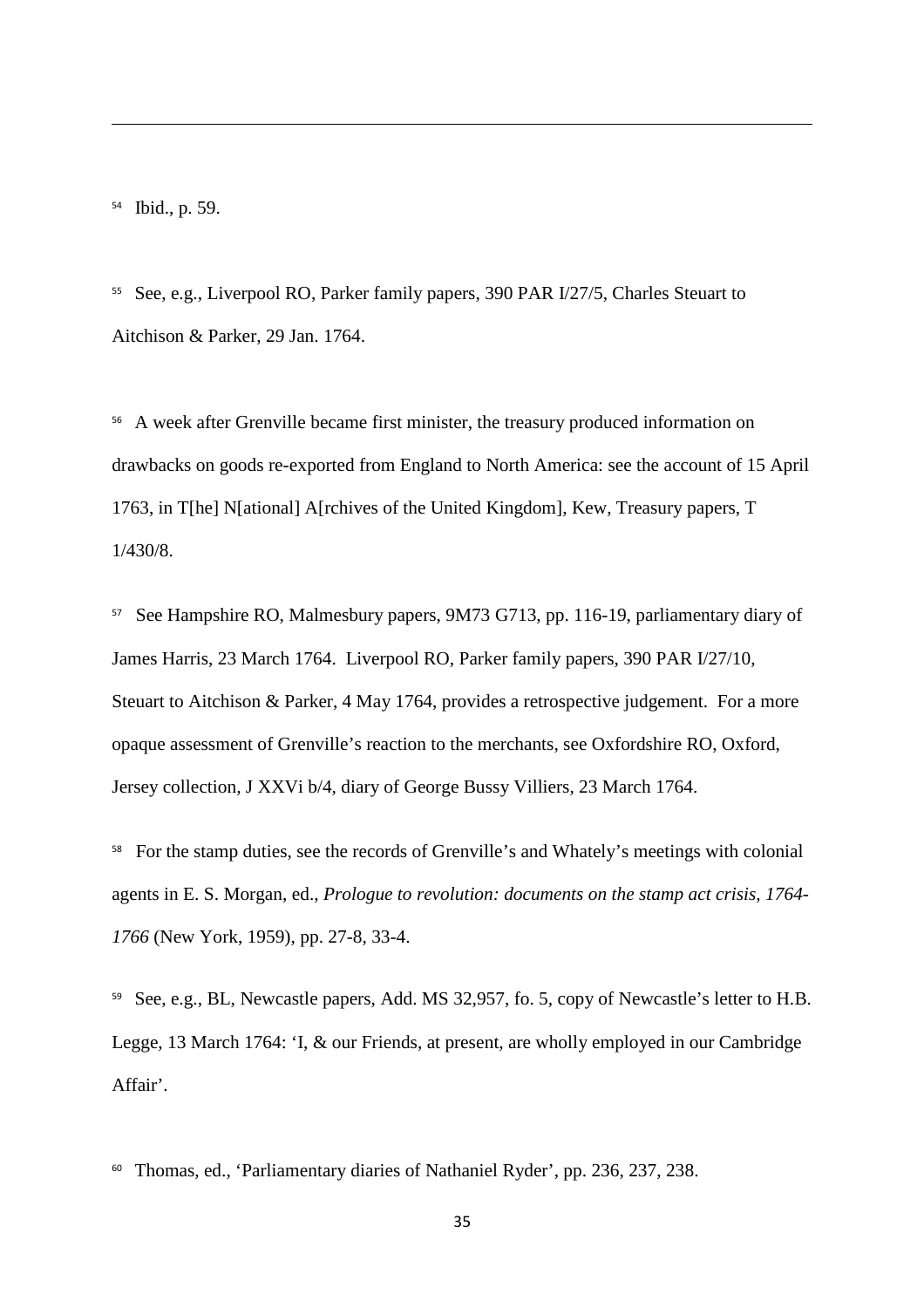<sup>61</sup> Oxfordshire RO, Jersey collection, J XXVi b/4, diary of George Bussy Villiers, 22 March 1764.

<sup>62</sup> Thomas, ed., 'Parliamentary diaries of Nathaniel Ryder', pp. 236, 238. See also the views of Rose Fuller, another Newcastle supporter: BL, Newcastle papers, Add. MS 32,957, fo. 116, Fuller to Newcastle, 16 March 1764.

<sup>63</sup> Hampshire RO, Malmesbury papers, 9M73 G713, p. 116.

<sup>64</sup> As a fellow MP described him in 1742: Taylor and Jones, eds., *Tory and Whig*, p. 180. See also, Liverpool RO, Parker family papers, 390 PAR I/27/8, Steuart to Aitchison & Parker, 23 March 1764, which refers to the efforts of the 'Hambro' merchants &c'.

<sup>65</sup> The standard accounts are now all quite old: P. Langford, *The first Rockingham administration* (Oxford, 1973); and F. O'Gorman, *The rise of party in England: the Rockingham Whigs, 1760-1782* (London, 1975), Pt. II. See also, from the same period, R. Hoffman, *The marquis: a study of Lord Rockingham, 1730-1782* (New York, 1973), chs. 3 and 4.

<sup>66</sup> As George Bussy Villiers put it, 'The Affair of Stamp Act … so much engrossed the thought of every one': Oxfordshire RO, Jersey collection, J XXVI b/4, diary of George Bussy Villiers, 18 March 1766.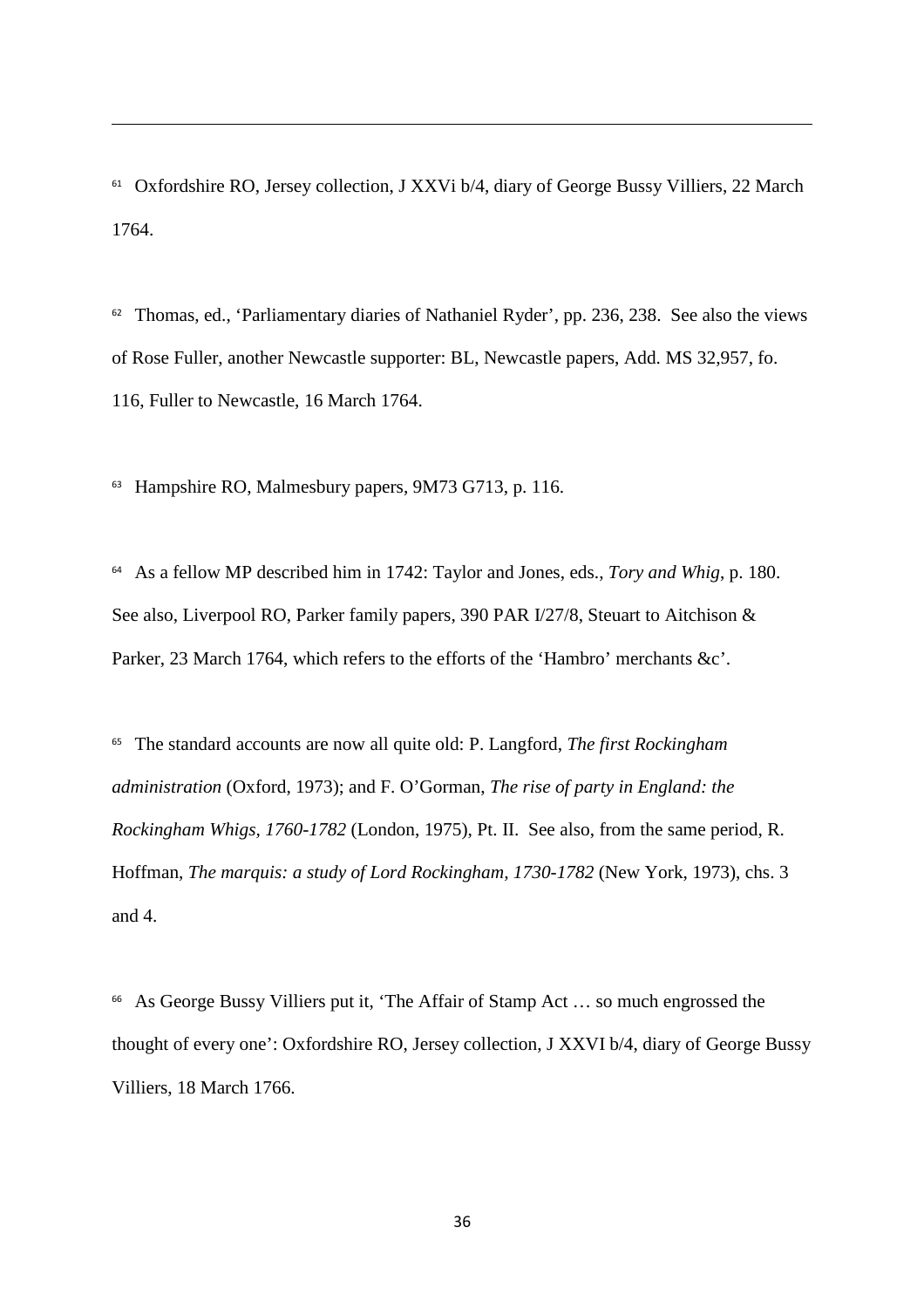<sup>67</sup> William L. Clements Library, Ann Arbor, Michigan, Dowdeswell papers, Box 1, Folder 12, Dowdeswell to Rockingham, 14 Aug. 1768.

<sup>68</sup> BL, Newcastle papers, Add. 32,975, fo. 58, James West to Newcastle, 30 April 1766.

<sup>69</sup> Ibid., Hardwick papers, Add. MS 35,374, fo. 291, Yorke to Hardwicke, 19 May 1766.

<sup>70</sup> T.W. Copeland et al, eds., *The correspondence of Edmund Burke* (10 vols., Cambridge, 1958-78), X, p. 252.

<sup>71</sup> BL, Hardwicke papers, Add. MS  $35,607$ , fo. 255.

<sup>72</sup> W.J. Smith, ed., *The Grenville papers* (4 vols., London, 1852-3), III, p. 240. The equally partisan James Harris was no less doubtful about the Free Ports Act; the safeguards, he wrote, 'were to be imposed by the weak hands of Revenue Officers': Hampshire RO, Malmesbury papers, 9M73 G716, p. 73, parliamentary diary of James Harris, 30 April 1766.

<sup>73</sup> BL, Newcastle papers, Add. MS 32,971, fo. 18, 'M' [ [ ] thoughts on the American Trade', n.d.

<sup>74</sup> Ibid., Add. MS 32,974, fo. 374, copy of Newcastle to Roberts, 14 April 1766.

 $75 \text{ }6$  Geo. III, c. 49, § 3.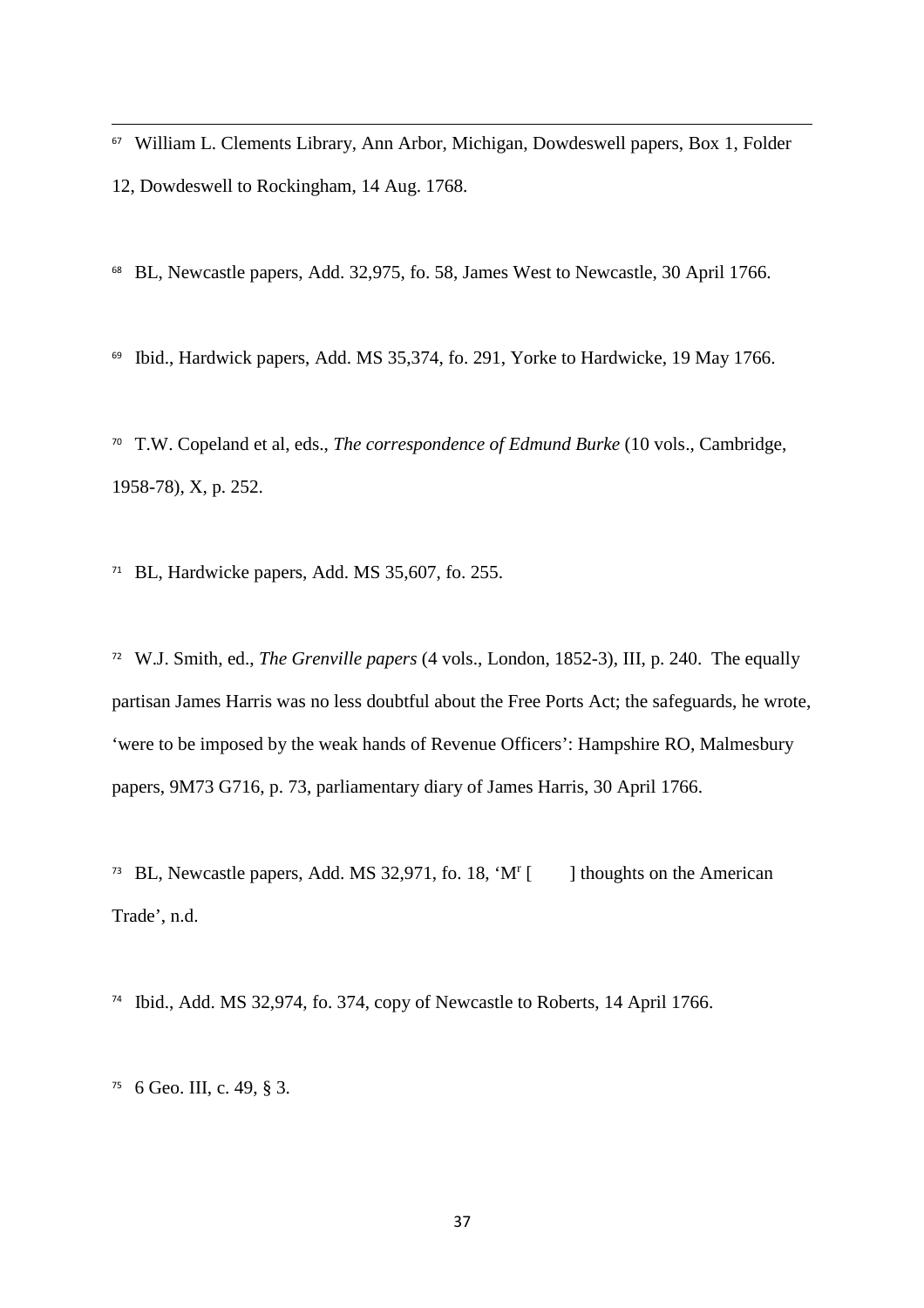<sup>76</sup> Haines Hill, Berkshire, Colleton, Garth, and Godsal family papers, Box 23, letter-books of Charles Garth, Garth to committee of correspondence of the South Carolina assembly, 26 Sept. 1766. The South Carolina assembly's views on rice exports appear in the committee of correspondence's letter to Garth of 5 June 1762.

<sup>77</sup> Ibid., Garth to the committee of correspondence, 24 Nov. 1766.

<sup>78</sup> Suffolk RO, Bury St Edmunds, Grafton papers, Ac 423/445, Townshend to Grafton, [25 May 1767].

<sup>79</sup> Thomas, ed., 'Parliamentary diaries of Nathaniel Ryder', p. 344. Dalkeith House, Midlothian, Buccleuch and Queensberry muniments, Townshend papers, Box VIII, bundle 31, includes documents on 'Proposed duties on wine, oil, & fruit imported into America', detailing the charges that Townshend was considering.

80 See 'The Trumbull papers', *Massachusetts Historical Society Collections*, 5<sup>th</sup> series, IX (1885), p. 236, William Samuel Johnson to William Pitkin, 9 June 1767.

<sup>81</sup> C.C. Carter, ed., *The correspondence of General Thomas Gage* (2 vols., New Haven, 1931-3), II, pp. 50-1.

<sup>82</sup> Jensen, ed., *English historical documents*, IX, pp. 702, 707.

<sup>83</sup> Harte, 'Rise of protection and the English linen trade', pp. 98-9.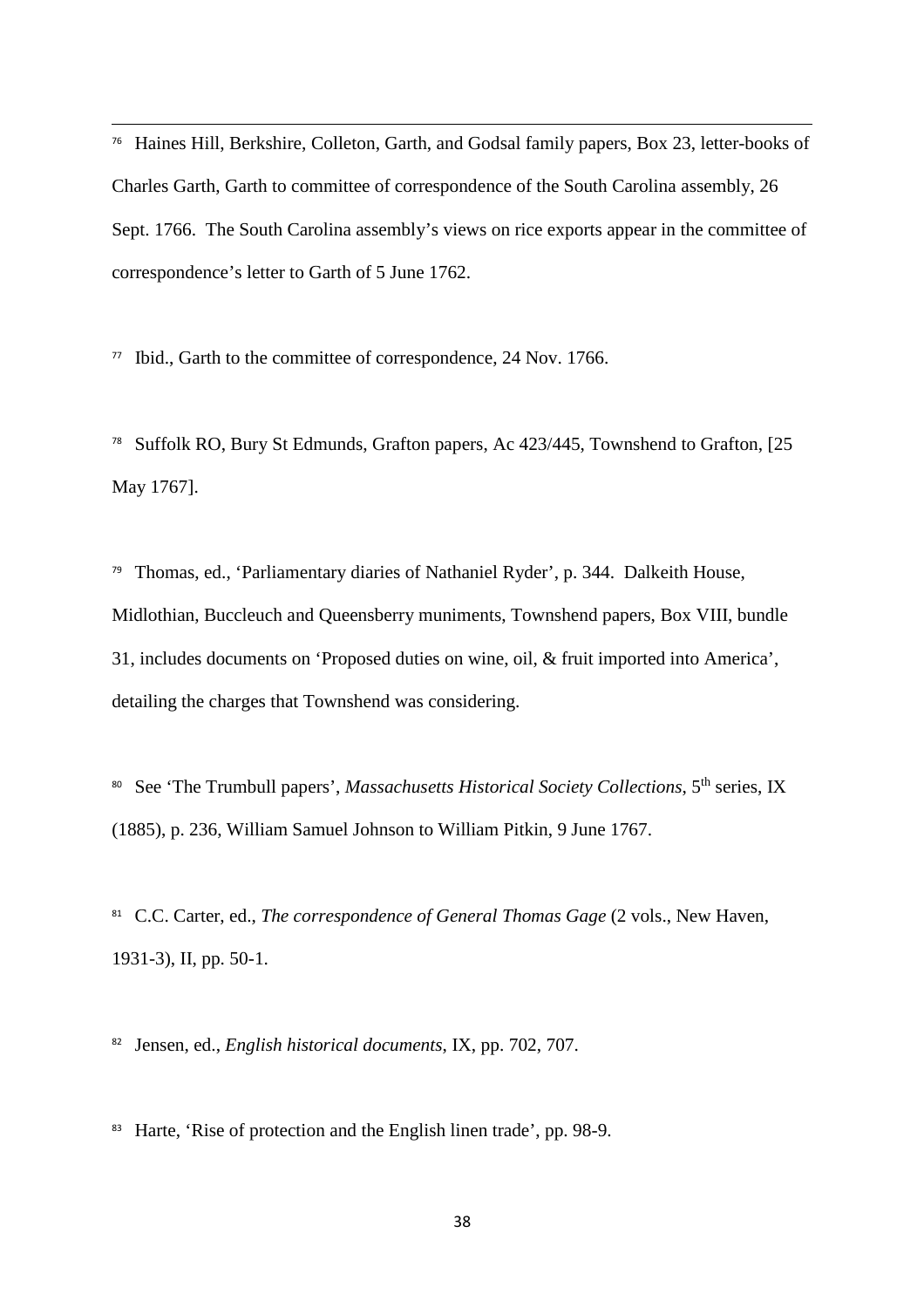<sup>84</sup> Percentages derived from B. R. Mitchell, *British historical statistics* (Cambridge, 1988), pp. 449 and 469.

<sup>85</sup> Harte, 'Rise of protection and the English linen trade', p. 108.

<sup>86</sup> [Whately,] *Regulations lately made*, p. 3.

<sup>87</sup> [Thomas Whately,] *Considerations on the trade and finances of this kingdom, and on the measures of administration with respect to those great national objects since the conclusion of the peace* (London, 1766), p. 11.

<sup>88</sup> BL, Newcastle papers, Add. MS 32,973, fo. 343, copy of Newcastle to the archbishop of Canterbury, 2 Feb. 1766.

<sup>89</sup> Berkshire RO, Reading, Neville and Aldworth papers, D/EN O34/23, parliamentary diary of Richard Neville, 21 Feb. 1766.

<sup>90</sup> R. Davis, 'English foreign trade, 1700-1774', in W. E. Minchinton, ed., *The growth of English overseas trade in the seventeenth and eighteenth centuries* (London, 1969), p. 120.

<sup>91</sup> See B. Harris, *Politics and the nation: Britain in the mid-eighteenth century* (Oxford, 2002), p. 238. For Austrian tariffs of the 1750s, see P. G. M. Dickson, *Finance and government under Maria Theresia, 1740-1780* (2 vols., Oxford, 1987), II, p. 34.

<sup>92</sup> [Whately,] *Considerations on the trade and finances of this kingdom*, p. 11.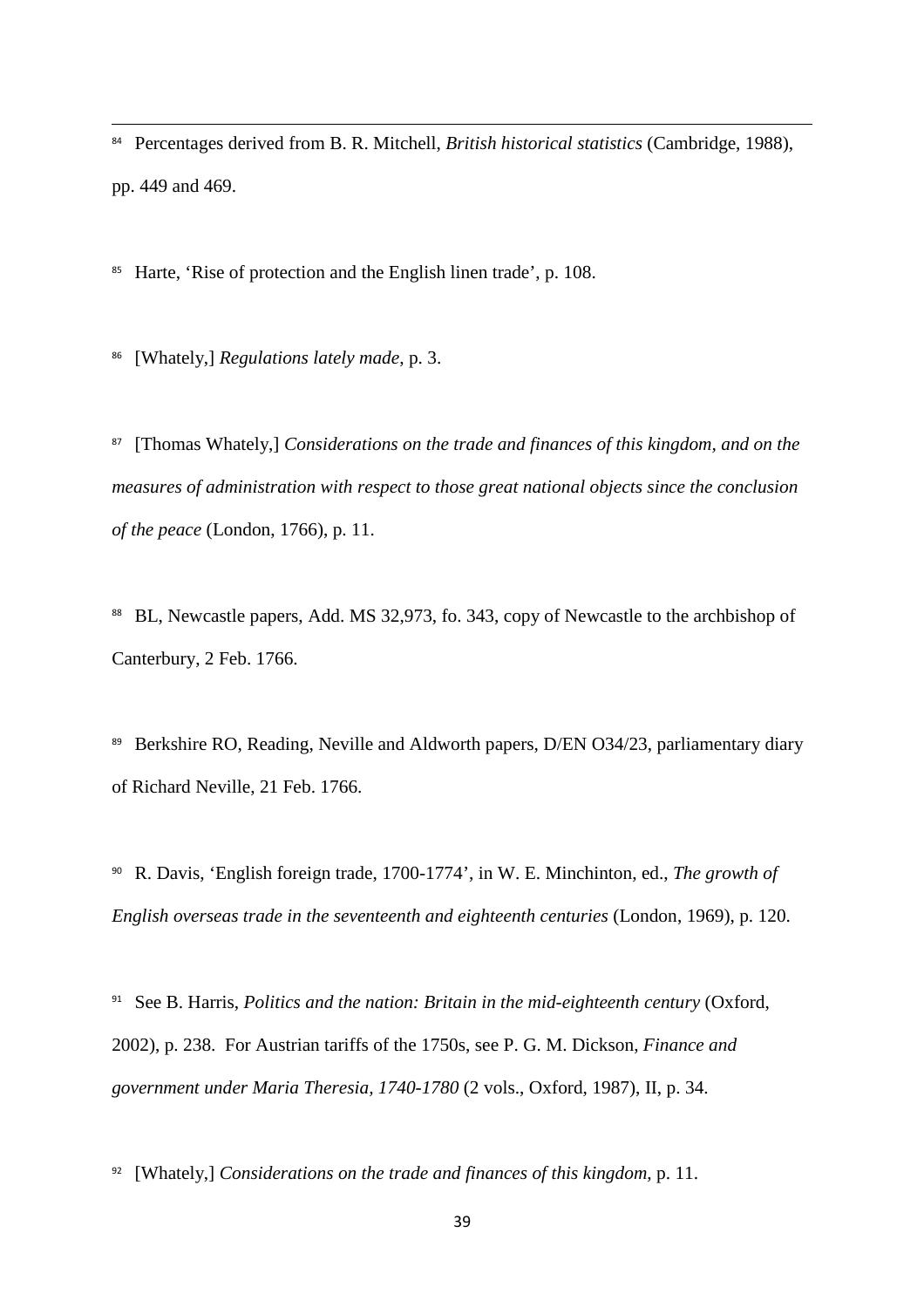<sup>93</sup> BL, Newcastle papers, Add. MS 32,973, fo. 343, Newcastle to the archbishop of Canterbury, 2 Feb. 1766 (copy).

<sup>94</sup> Truxes, *Irish-American trade*, p. 188.

<sup>95</sup> Price, 'Imperial economy', p. 103 (Table 4.5).

<sup>96</sup> Bodleian Library, Oxford, MS North c. 83, fos. 22-4. See also TNA, Treasury papers, T 64/275/189-90, account of foreign printed and painted linens exported annually, 1765-70. Returns for 1772 and 1773 are in T 64/275/201.

<sup>97</sup> L.W. Labaree, et al, eds., *The papers of Benjamin Franklin* (40 vols. to date, New Haven, 1959 - ), XI, p. 215.

<sup>98</sup> *The Colden letter-books*, I, *1760-1765* (New-York Historical Society Collections for 1876, New York, 1877), p. 375.

<sup>99</sup> BL, Newcastle papers, Add. 32,971, fo. 20.

<sup>100</sup> TNA, Treasury papers, T 1/430/116, Colden to the earl of Halifax, 10 Nov. 1764.

<sup>101</sup> C. Matson, *Merchants and empire: trading in colonial New York* (Baltimore, 1998), p. 299.